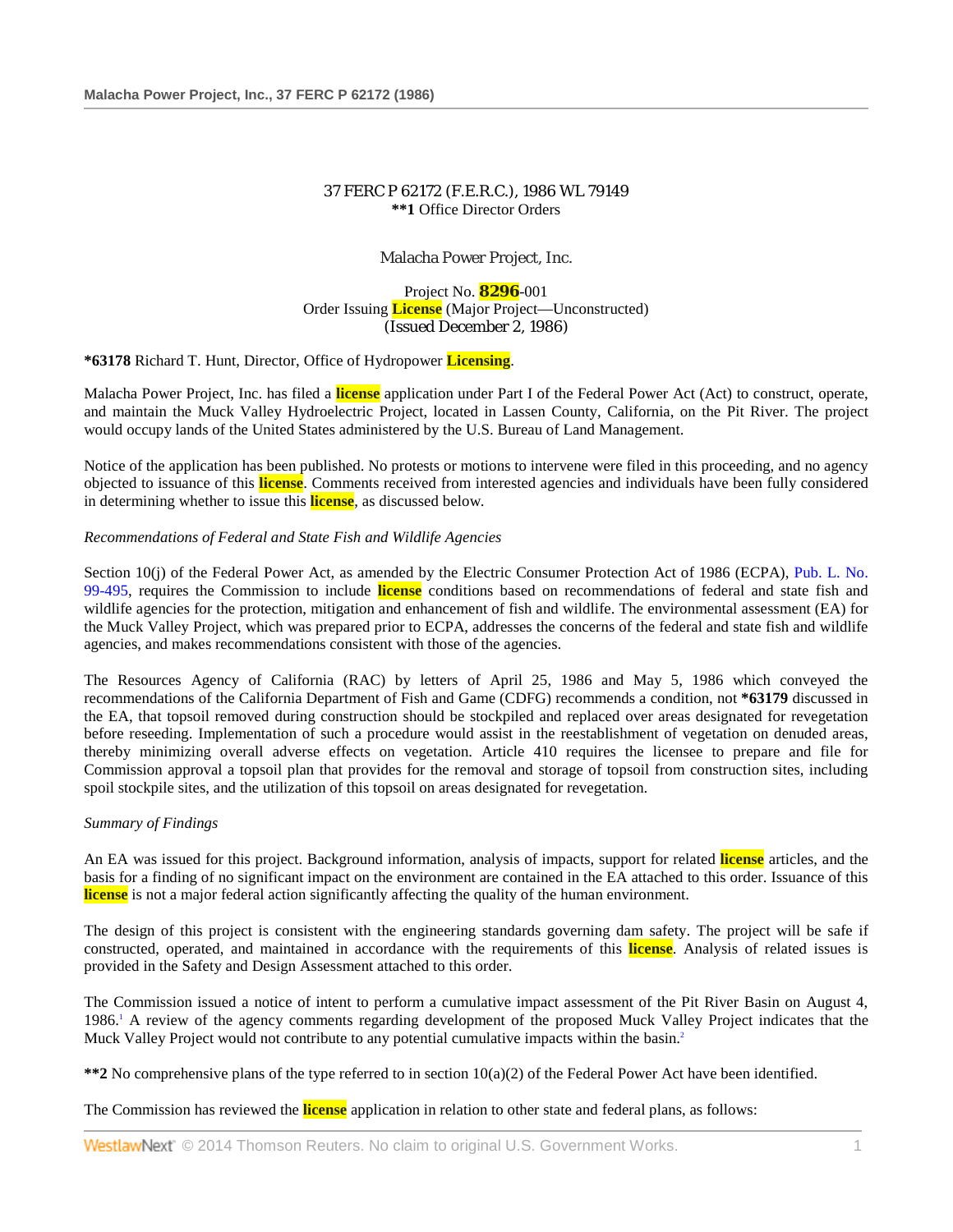- 1. Bureau of Land Management's Alturas Resource Management Plan 1983
- 2. California Department of Parks and Recreation Plans 1981 1985
- 3. California Fish and Wildlife Plan 1975
- 4. California Central Region Water Quality Control Board's Water Quality Control Plan 1975
- 5. California Department of Water Resources, California Water Plan 1983

Based upon the Commission's review of the above state and federal plans, agency and public comments, and the Commission's independent analysis, as discussed herein, it is concluded that the Muck Valley Project is best adapted to a comprehensive plan for the Pit River, taking into consideration the beneficial public uses described in section  $10(a)(1)$  of the Federal Power Act.

### *The Director orders:*

(A) This **license** is issued to Malacha Power Project, Inc. (licensee) for a period of 50 years, effective the first day of the month in which this order is issued, to construct, operate, and maintain the Muck Valley Hydroelectric Project. This **license** is subject to the terms and conditions of the Act, which is incorporated by reference as part of this **license**, and subject to the regulations the Commission issues under the provision of the Act.

(B) The project consists of:

(1) All lands, to the extent of the licensee's interests in those lands, enclosed by the project boundary shown by Exhibit G:

| <b>Exhibit G-</b> |   | <b>FERC No. 8296-</b> |                     | <b>Showing</b> |
|-------------------|---|-----------------------|---------------------|----------------|
|                   |   |                       | 40 Project Location |                |
|                   | 2 |                       | 41 Project Boundary |                |
|                   | 3 |                       | 42 Project Boundary |                |

(2) Project works consisting of: (a) a 4.5-foot-high, 300-foot-long diversion dam at elevation 4,084 feet m.s.1.; (b) a 144-foot-long, 29.5-foot-high intake structure; (c) a 12-foot-diameter, 22,200-foot-long lined diversion tunnel; (d) a 9-foot-diameter, 4,000-foot-long, low pressure, underground conduit; (e) an 8-foot-diameter, 8,000-foot-long, penstock; (f) a powerhouse containing a single 29,900-kW generating unit; (g) a substation adjacent to the powerhouse containing a  $12.^{47}$ <sub>115</sub>-kV power transformer (h) a 16-mile-long, 115-kV transmission line interconnecting the project to the Pacific Gas and Electric Company's Pit No. 1 powerhouse; (i) a 1-mile-long access road; and (j) appurtenant facilities.

The project works generally described above are more specifically shown and described by those portions of Exhibits A and F recommended for approval in the attached Safety and Design Assessment.

(3) All of the structures, fixtures, equipment or facilities used to operate or maintain the project and located within the project boundary, all portable property that may be employed in connection with the project and located within or outside the project boundary, and all riparian or other rights that are necessary or appropriate in the operation or maintenance of the project.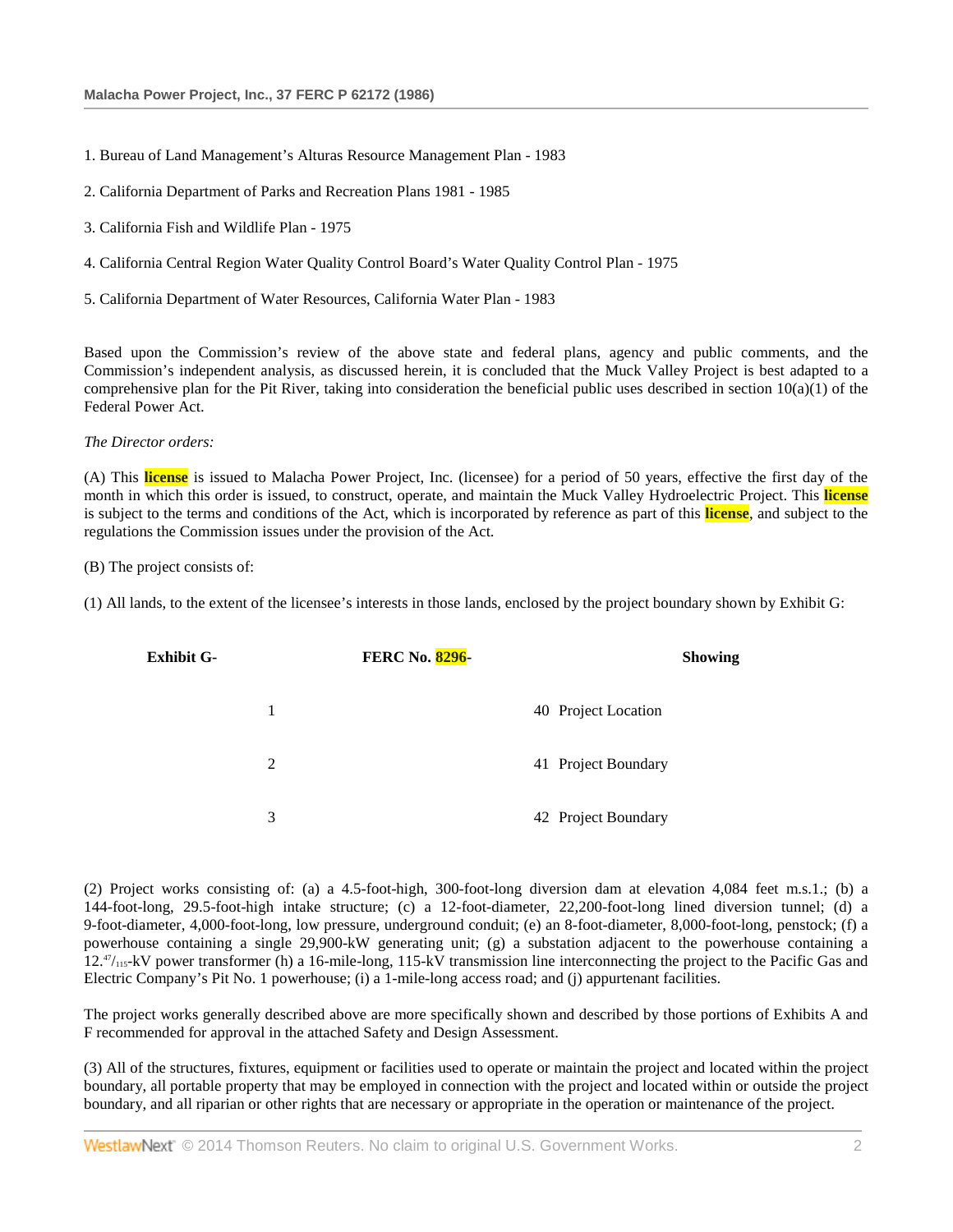(C) The Exhibit G described above and those sections of Exhibits A and F recommended for approval in the attached **\*63180** Safety and Design Assessment are approved and made part of the **license**.

**\*\*3** (D) This **license** is subject to the articles set forth in Form L-2 (October 1975) (reported at 54 FPC 1808), entitled "Terms and Conditions of **License** for Unconstructed Major Project Affecting Lands of the United States," except article 20. The **license** is also subject to the following additional articles:

*Article 201*. The licensee shall pay the United States the following annual charge, effective the first day of the month in which this **license** is issued:

a. For the purpose of reimbursing the United States for the cost of administration of Part I of the Act, a reasonable amount as determined in accordance with the provisions of the Commission's regulations in effect from time to time. The authorized installed capacity for that purpose is 39,900 horsepower.

b. For the purpose of recompensing the United States for the use, occupancy, and enjoyment of 81.21 acres of its lands, a reasonable annual charge as determined by the Commission in accordance with its regulations, in effect from time to time.

*Article 202*. Pursuant to Section 10(d) of the Act, after the first 20 years of operation of the project under **license**, a specified reasonable rate of return upon the net investment in the project shall be used for determining surplus earnings of the project for the establishment and maintenance of amortization reserves. One half of the project surplus earnings, if any, accumulated after the first 20 years of operation under the **license**, in excess of the specified rate of return per annum on the net investment, shall be set aside in a project amortization reserve account at the end of each fiscal year. To the extent that there is a deficiency of project earnings below the specified rate of return per annum for any fiscal year after the first 20 years of operation under the **license**, the amount of that deficiency shall be deducted from the amount of any surplus earnings subsequently accumulated, until absorbed. One-half of the remaining surplus earnings, if any, cumulatively computed, shall be set aside in the project amortization reserve account. The amounts established in the project amortization reserved account shall be maintained until further order of the Commission.

The annual specified reasonable rate of return shall be the sum of the annual weighted costs of long-term debt, preferred stock, and common equity, as defined below. The annual weighted cost for each component of the reasonable rate of return is the product of its capital ratio and cost rate. The annual capital ratio for each component of the rate of return shall be calculated based on an average of 13 monthly balances of amounts properly includable in the licensee's long-term debt and proprietary capital accounts as listed in the Commission's Uniform System of Accounts. The cost rates for long-term debt and preferred stock shall be their respective weighted average costs for the year, and the cost of common equity shall be the interest rate on 10-year government bonds (reported as the Treasury Department's 10-year constant maturity series) computed on the monthly average for the year in question plus four percentage points (400 basis points).

**\*\*4** *Article 203*. The licensee shall clear and keep clear to an adequate width all lands along open conduits and shall dispose of all temporary structures, unused timber, brush, refuse, or other material unnecessary for the purposes of the project which result from maintenance, operation, or alteration of the project works. In addition, all trees along the periphery of project reservoirs which may die during operations of the project shall be removed. All clearing of lands and disposal of unnecessary material shall be done with due diligence to the satisfaction of the authorized representative of the Commission and in accordance with appropriate federal, state, and local statutes and regulations.

*Article 301*. The licensee shall commence construction of project works within two years from the issuance date of the **license** and shall complete construction of the project within four years from the issuance date of the **license**.

*Article 302*. The licensee shall at least 60 days prior to start of construction of project structures, submit one copy to the Commission's Regional Director and two copies to the Director, Division of Inspections, of the final contract drawings and specifications for pertinent features of the project, such as water retention structures, powerhouse, and water conveyance structures. The Director, Division of Inspections, may require changes in the plans and specifications to assure a safe and adequate project.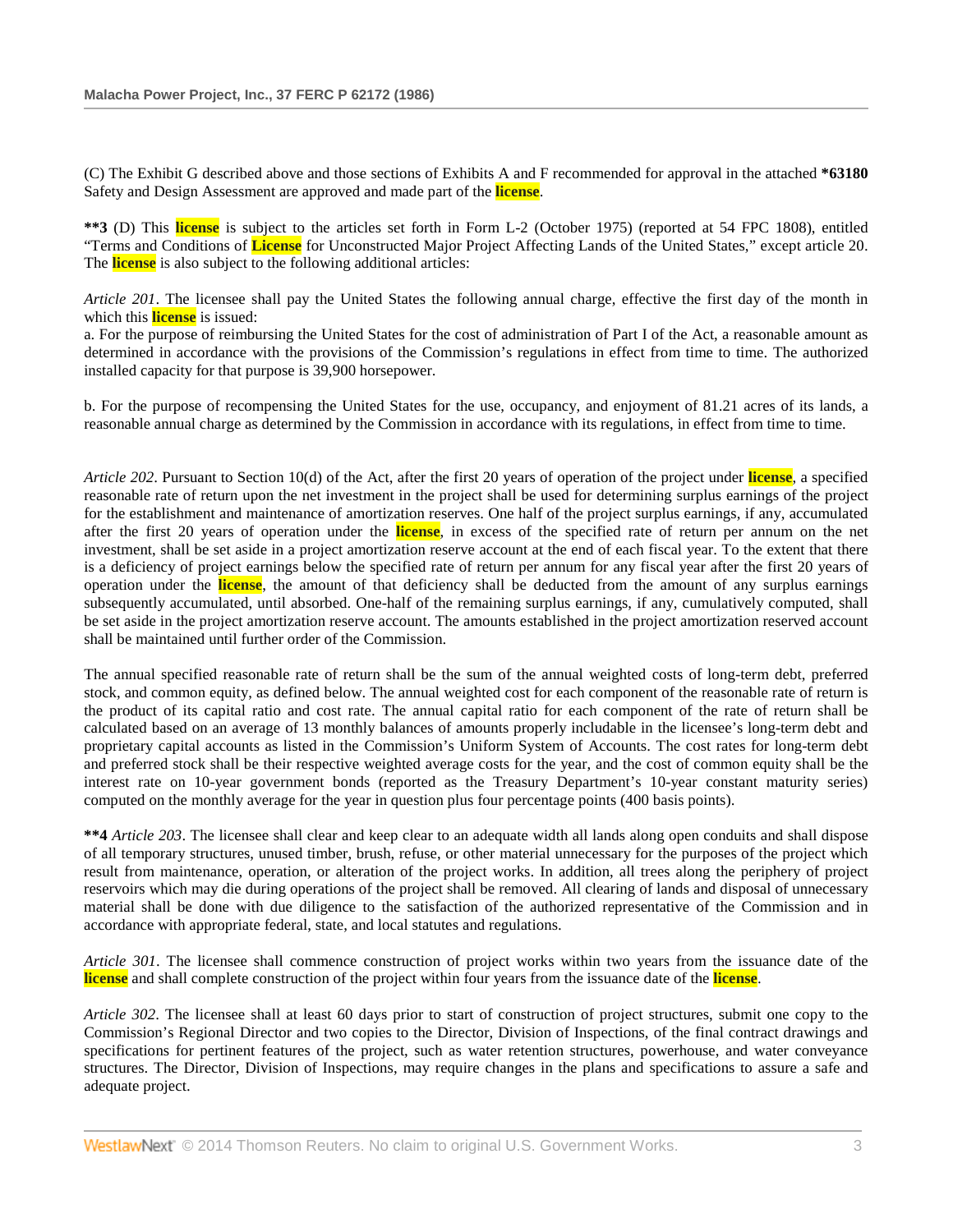*Article 303*. The licensee shall review and approve the design of contractor-designed cofferdams and deep excavations prior to the start of construction and shall ensure that construction of cofferdams and deep excavations is consistent with the approved design. At least 30 days prior to start of construction of the cofferdam, the licensee shall submit to the Commission's Regional Director and Director, Division of Inspections, one copy each of the approved cofferdam **\*63181** construction drawings and specifications and the letter(s) of approval.

*Article 304*. The licensee shall within 90 days of completion of construction file, for approval by the Commission, revised Exhibits A, F, and G to describe and show the project as built.

*Article 401*. The licensee, after consultation with the California Department of Fish and Game (CDFG), the California Regional Water Quality Control Board (RWQCB), and the Bureau of Land Management (BLM), and at least 60 days before starting any land-clearing or ground-disturbing activities, shall file with the Commission a plan to control erosion, sedimentation, turbidity, and instability of slopes resulting from excavation, spoil disposal activities, and other project construction and operation activities.

The plan shall include functional design drawings and topographic map locations of control measures, an implementation schedule, monitoring and maintenance programs for project construction and operation, and provisions for periodic review of the plan and for making any necessary revisions to the plan. The licensee shall document consultation with CDFG, RWQCB, and BLM on the plan and shall include copies of any agency comments or recommendations in the filing.

**\*\*5** If the licensee does not concur with agency comments or recommendations, the licensee shall provide a discussion of the reasons for not concurring, based on geological, soil, and groundwater conditions at the project site. The Commission reserves the right to require changes to the plan. Unless the Director, Office of Hydropower **Licensing**, directs otherwise, the licensee may begin land-clearing or ground-disturbing activities at the project 60 days after filing this plan.

*Article 402*. The licensee shall discharge from the Muck Valley Hydroelectric Project a continuous minimum flow of 50 cubic feet per second, as measured immediately downstream from the project diversion structure, or shall discharge the inflow to the diversion pool, whichever is less, for the protection of fish and wildlife resources in the Pit River. This flow may be temporarily modified if required by operating emergencies beyond the control of the licensee and for short periods upon mutual agreement between the licensee and the California Department of Fish and Game.

*Article 403*. The licensee, after consultation with the California Department of Fish and Game (CDFG), the U.S Fish and Wildlife Service (FWS), and the Bureau of Land Management (BLM), shall design a diversion structure that allows the release of silt, sand, and gravel to downstream reaches of the Pit River to maintain aquatic habitat. The licensee, within 1 year of the date of issuance of this **license**, shall file the design plan for Commission approval along with comments on the design from CDFG, FWS, and BLM. The Commission reserves the right to require modifications to the design of the diversion structure to protect fish habitat.

*Article 404*. The licensee shall consult with the California Department of Fish and Game (CDFG) and U.S. Fish and Wildlife Service (FWS) on the final design of the trash racks, and within 1 year from the issuance date of this **license**, shall file with the Commission for approval, functional design drawings of the intake structure and trash racks. The filing shall include comments of the CDFG and FWS on the trash rack design. The licensee shall file as-built drawings with the Commission within 6 months after the completion of project construction.

*Article 405*. The licensee shall operate the project in an instantaneous run-of-river mode for the protection of fish and wildlife resources in the Pit River. The licensee, in operating the project in an instantaneous run-of-river mode, shall at all times act to minimize the fluctuation of the diversion pool surface elevation by maintaining a sufficient discharge from the project so that the sum of the flows in the Pit River, as measured immediately downstream of the diversion structure and the tailrace, approximates the instantaneous inflow to the project diversion pool. Instantaneous run-of-river operation may be temporarily modified if required by operating emergencies beyond the control of the licensee and for short periods upon mutual agreement between the licensee and the California Department of Fish and Game.

**\*\*6** *Article 406*. The licensee, after consultation with the California Department of Fish and Game, the U.S. Fish and Wildlife Service, and the Bureau of Land Management, shall develop a plan to minimize effects that construction activities and the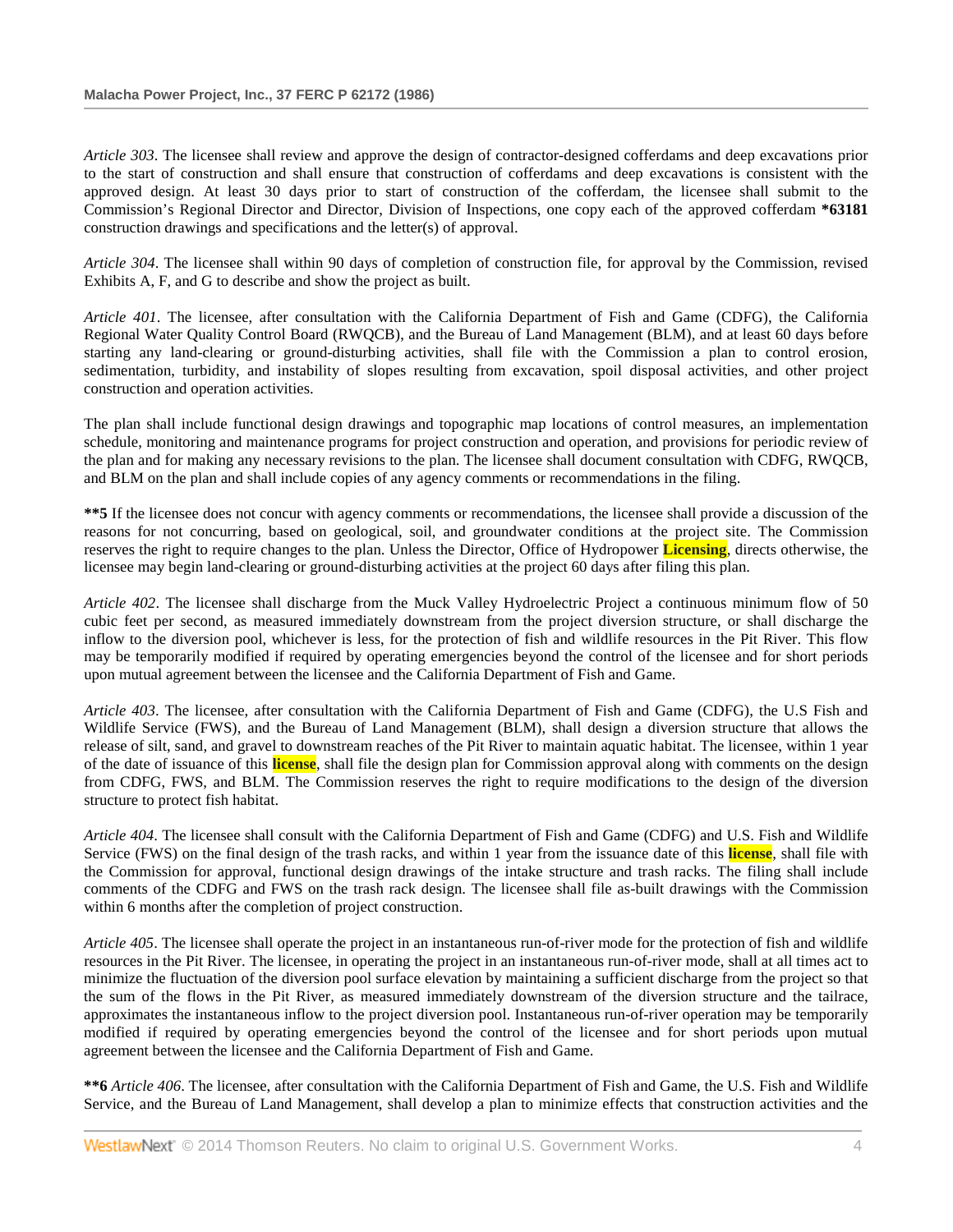presence of the above-ground portion of the penstock may have on deer and pronghorn antelope migration. The plan shall include, but shall not be limited to, provisions for avoiding earth-moving activities during fall and spring migration periods and for installing wildlife crossings on the above-ground portions of the penstock. The Commission reserves the right to require changes to the plan. The plan shall be filed for Commission approval within 1 year from the date of the issuance of the **license**. Comments of the consulted agencies on the plan shall be included in the filing.

*Article 407*. The licensee, after consultation with the U.S. Fish and Wildlife Service, the California Department of Fish and Game, and the Bureau of Land Management, and within 1 year from the date of issuance of the **license**, shall file a transmission line design plan, prepared in accordance with guidelines set forth in the 1981 study, Suggested Practices for Raptor Protection on Power Lines, Raptor Research Report No. 4, published by the Raptor Research Foundation, Inc. The plan shall include detailed design drawings of the transmission line, clearly showing phase spacing, configuration and grounding practices, marking devices to minimize collisions by large raptors, a construction schedule, and comments of the consulted agencies on the adequacy of the design plan shall be included. The Commission reserves the right to require changes to the plan. Unless the Director, Office of Hydropower **Licensing**, instructs otherwise, the licensee may begin construction 60 days after filing the plan.

*Article 408*. The licensee, before starting any land-clearing or land-disturbing activities within the project boundaries, other than those specifically authorized in this **license**, and after consulting with the State Historic Preservation Office (SHPO) and the Alturas Resource Area of the Bureau of Land Management (BLM), shall file with the Commission a cultural resource management plan (plan). If the licensee discovers previously unidentified archeological or historic properties during the course of constructing or developing project works or other facilities at the project, the licensee shall stop all land-clearing and land-disturbing activities in the vicinity of the properties, and after consulting with the SHPO and the BLM, shall file a plan with the Commission. The plan shall be prepared by a qualified cultural resource specialist. The plan shall include these features: (1) a description of each discovered property, indicating whether it is listed on or eligible to be listed on the *National Register of Historic Places;* (2) a description of the potential effect on each discovered property; (3) proposed measures for avoiding or mitigating effects, on each discovered property; (4) documentation of the nature and extent of consultation with the SHPO and BLM; and (5) a schedule for mitigating effects and for conducting additional studies. The Commission may require changes to the plan. The licensee shall not begin land-clearing or land-disturbing activities, other than those specifically authorized in this **license**, and shall not resume such activities in the vicinity of a property discovered during construction, until informed by the Director of the Office of Hydropower **Licensing** that the requirements of this article have been fulfilled.

**\*\*7** *Article 409*. The licensee, after consultation with the Bureau of Land Management (BLM), and within 5 years from the date of issuance of this **license**, shall upgrade existing access to the public lands managed by BLM, that are adjacent to the project area and shall construct trailhead parking facilities for recreational users of the BLM lands. Within 90 days after completing the public access and parking facilities, the licensee shall file with the Commission as-built drawings showing the type and location of the constructed facilities. In the filing, the licensee shall include documentation of consultation with the BLM and shall identify the entity responsible for maintaining and operating the facilities.

*Article 410*. The licensee, after consultation with the Bureau of Land Management and California Department of Fish and Game, and within 1 year from the date of issuance of the **license**, shall file for Commission approval a topsoil plan that provides for the removal, stockpiling, and replacement of topsoil on denuded and disturbed construction sites, including spoil stockpile sites. The plan shall include comments from the consulted agencies. The Commission reserves the right to require changes to the plan.

*Article 411*. (a) In accordance with the provisions of this article, the licensee shall have the authority to grant permission for certain types of use and occupancy of project lands and waters and to convey certain interests in project lands and waters for certain other types of use and occupancy, without prior Commission approval. The licensee may exercise the authority only if the proposed use and occupancy is consistent with the purposes of protecting and enhancing the scenic, recreational, and other environmental values of the project. For those purposes, the licensee shall also have continuing responsibility to supervise and control the uses and occupancies for which it grants permission, and to monitor the use of, and ensure compliance with the covenants of the instrument of conveyance for, any interests that it has conveyed, under this article. If a permitted use and occupancy violates any condition of this article or any other condition imposed by the licensee for protection and enhancement of the project's scenic, recreational, or other environmental values, or if a covenant of a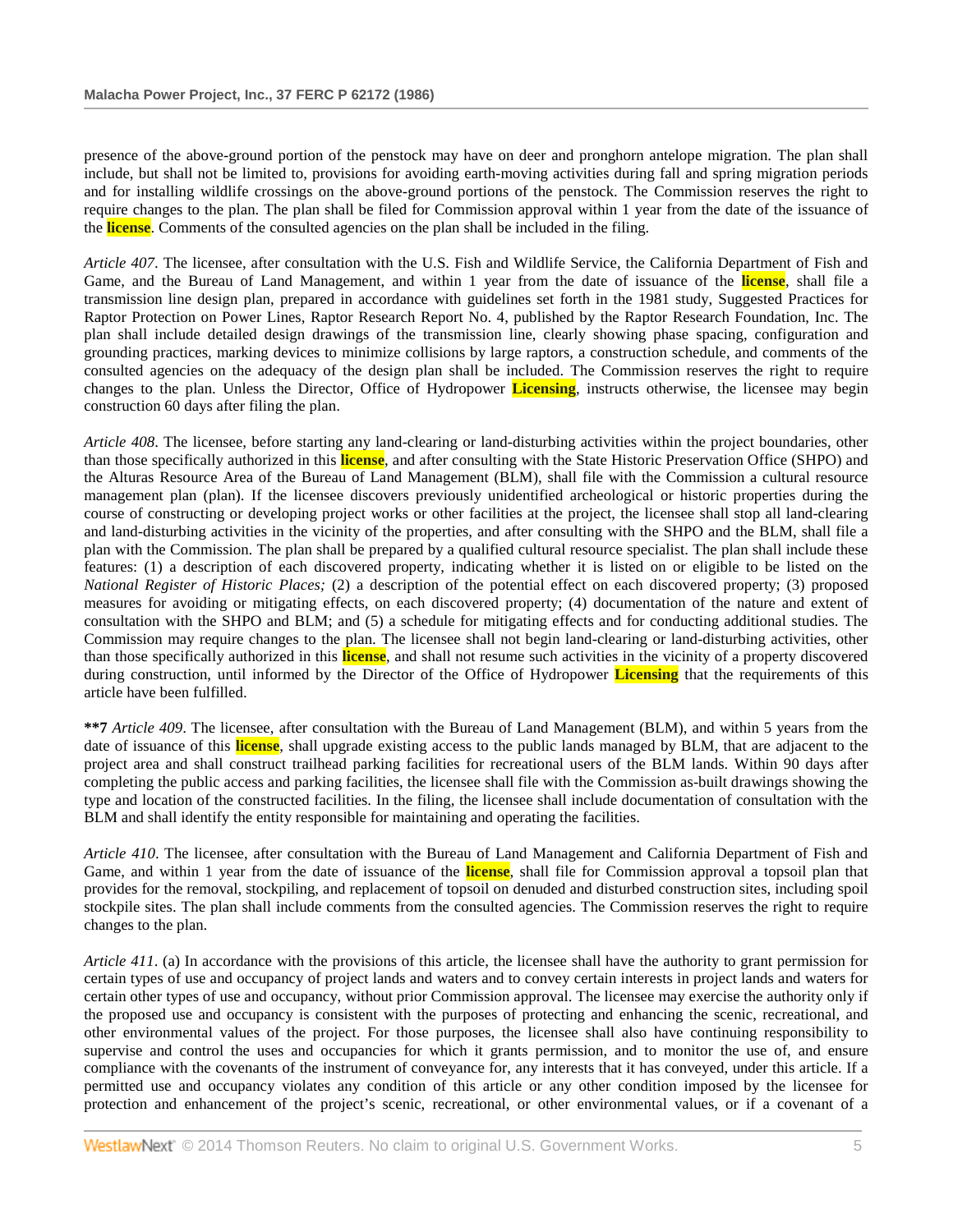conveyance made under the authority of this article is violated, the licensee shall take any lawful action necessary to correct the violation. For a permitted use or occupancy, that action **\*63183** includes, if necessary, cancelling the permission to use and occupy the project lands and waters and requiring the removal of any non-complying structures and facilities.

(b) The types of use and occupancy of project lands and waters for which the licensee may grant permission without prior Commission approval are: (1) landscape plantings; (2) noncommercial piers, landings, boat docks, or similar structures and facilities that can accommodate no more than 10 watercraft at a time and where said facility is intended to serve single-family type dwellings; and (3) embankments, bulkheads, retaining walls, or similar structures for erosion control to protect the existing shoreline. To the extent feasible and desirable to protect and enhance the project's scenic, recreational, and other environmental values, the licensee shall require multiple use and occupancy of facilities for access to project lands or waters. The licensee shall also ensure, to the satisfaction of the Commission's authorized representative, that the uses and occupancies for which it grants permission are maintained in good repair and comply with applicable state and local health and safety requirements. Before granting permission for construction of bulkheads or retaining walls, the licensee shall: (1) inspect the site of the proposed construction, (2) consider whether the planting of vegetation or the use of riprap would be adequate to control erosion at the site, and (3) determine that the proposed construction is needed and would not change the basic contour of the reservoir shoreline. To implement this paragraph (b), the licensee may, among other things, establish a program for issuing permits for the specified types of use and occupancy of project lands and waters, which may be subject to the payment of a reasonable fee to cover the licensee's costs of administering the permit program. The Commission reserves the right to require the licensee to file a description of its standards, guidelines, and procedures for implementing this paragraph (b) and to require modification of those standards, guidelines, or procedures.

**\*\*8** (c) The licensee may convey easements or rights-of-way across, or leases of, project lands for: (1) replacement, expansion, realignment, or maintenance of bridges and roads for which all necessary state and federal approvals have been obtained; (2) storm drains and water mains; (3) sewers that do not discharge into project waters; (4) minor access roads; (5) telephone, gas, and electric utility distribution lines; (6) non-project overhead electric transmission lines that do not require erection of support structures within the project boundary; (7) submarine, overhead, or underground major telephone distribution cables or major electric distribution lines (69-kV or less); and (8) water intake or pumping facilities that do not extract more than one million gallons per day from a project reservoir. No later than January 31 of each year, the licensee shall file three copies of a report briefly describing for each conveyance made under this paragraph (c) during the prior calendar year, the type of interest conveyed, the location of the lands subject to the conveyance, and the nature of the use for which the interest was conveyed.

(d) The licensee may convey fee title to, easements or rights-of-way across, or leases of project lands for: (1) construction of new bridges or roads for which all necessary state and federal approvals have been obtained; (2) sewer or effluent lines that discharge into project waters, for which all necessary federal and state water quality certificates or permits have been obtained; (3) other pipelines that cross project lands or waters but do not discharge into project waters; (4) non-project overhead electric transmission lines that require erection of support structures within the project boundary, for which all necessary federal and state approvals have been obtained; (5) private or public marinas that can accommodate no more than 10 watercraft at a time and are located at least one-half mile from any other private or public marina; (6) recreational development consistent with an approved Exhibit R or approved report on recreational resources of an Exhibit E; and (7) other uses, if: (i) the amount of land conveyed for a particular use is five acres or less; (ii) all of the land conveyed is located at least 75 feet, measured horizontally, from the edge of the project reservoir at normal maximum surface elevation; and (iii) no more than 50 total acres of project lands for each project development are conveyed under this clause  $(d)(7)$  in any calendar year. At least 45 days before conveying any interest in project lands under this paragraph (d), the licensee must submit a letter to the Director, Office of Hydropower **Licensing**, stating its intent to convey the interest and briefly describing the type of interest and location of the lands to be conveyed (a marked Exhibit G or K map may be used), the nature of the proposed use, the identity of any federal or state agency official consulted, and any federal or state approvals required for the proposed use. Unless the Director, within 45 days from the filing date, requires the licensee to file an application for prior approval, the licensee may convey the intended interest at the end of that period.

**\*\*9** (e) The following additional conditions apply to any intended conveyance under paragraph (c) or (d) of this article: **\*63184** (1) Before conveying the interest, the licensee shall consult with federal and state fish and wildlife or recreation agencies, as appropriate, and the State Historic Preservation Officer.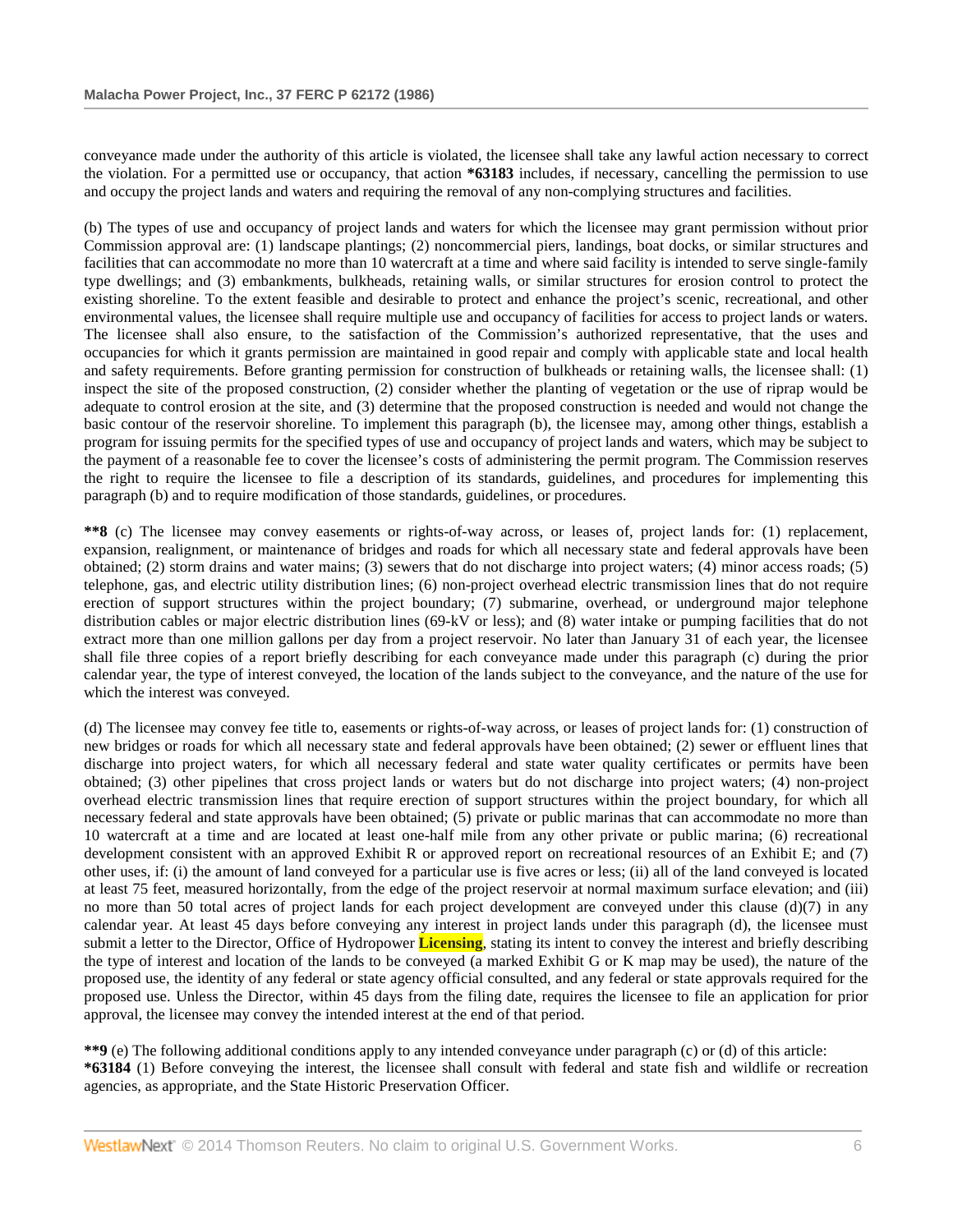(2) Before conveying the interest, the licensee shall determine that the proposed use of the lands to be conveyed is not inconsistent with any approved Exhibit R or approved report on recreational resources of an Exhibit E; or, if the project does not have an approved Exhibit R or approved report on recreational resources, that the lands to be conveyed do not have recreational value.

(3) The instrument of conveyance must include covenants running with the land adequate to ensure that: (i) the use of the lands conveyed shall not endanger health, create a nuisance, or otherwise be incompatible with overall project recreational use; and (ii) the grantee shall take all reasonable precautions to ensure that the construction, operation, and maintenance of structures or facilities on the conveyed lands will occur in a manner that will protect the scenic, recreational, and environmental values of the project.

(4) The Commission reserves the right to require the licensee to take reasonable remedial action to correct any violation of the terms and conditions of this article, for the protection and enhancement of the project's scenic, recreational, and other environmental values.

(f) The conveyance of an interest in project lands under this article does not in itself change the project boundaries. The project boundaries may be changed to exclude land conveyed under this article only upon approval of revised Exhibit G or K drawings (project boundary maps) reflecting exclusion of that land. Lands conveyed under this article will be excluded from the project only upon a determination that the lands are not necessary for project purposes, such as operation and maintenance, flowage, recreation, public access, protection of environmental resources, and shoreline control, including shoreline aesthetic values. Absent extraordinary circumstances, proposals to exclude lands conveyed under this article from the project shall be consolidated for consideration when revised Exhibit G or K drawings would be filed for approval for other purposes.

(g) The authority granted to the licensee under this article shall not apply to any part of the public lands and reservations of the United States included within the project boundary.

(E) The Commission reserves the right to assess the licensee fees pursuant to section 30(e) of the FPA.

(F) This order is issued under authority delegated to the Director and is final unless appealed under Rule 1902 to the Commission by any party within 30 days from the issuance date of this order. Filing an appeal does not stay the effective date of this order or any date specified in this order. The licensee's failure to appeal this order shall constitute acceptance of the **license**.

### **Environmental Assessment**<sup>1</sup>

Division of Environmental Analysis, Office of Hydropower **Licensing**

Federal Energy Regulatory Commission

Muck Valley Hydroelectric Project

FERC Project No. **8296**-001—California

October 6, 1986

## **I. Application**

**\*\*10** On June 7, 1985, Malacha Power Project, Inc. (Malacha) applied for a **license** for the Muck Valley Hydroelectric Project, a major unconstructed project greater than 5 megawatts [MW]; Malacha supplemented the application on November 14, 1985, September 18, 1986, and September 30, 1986.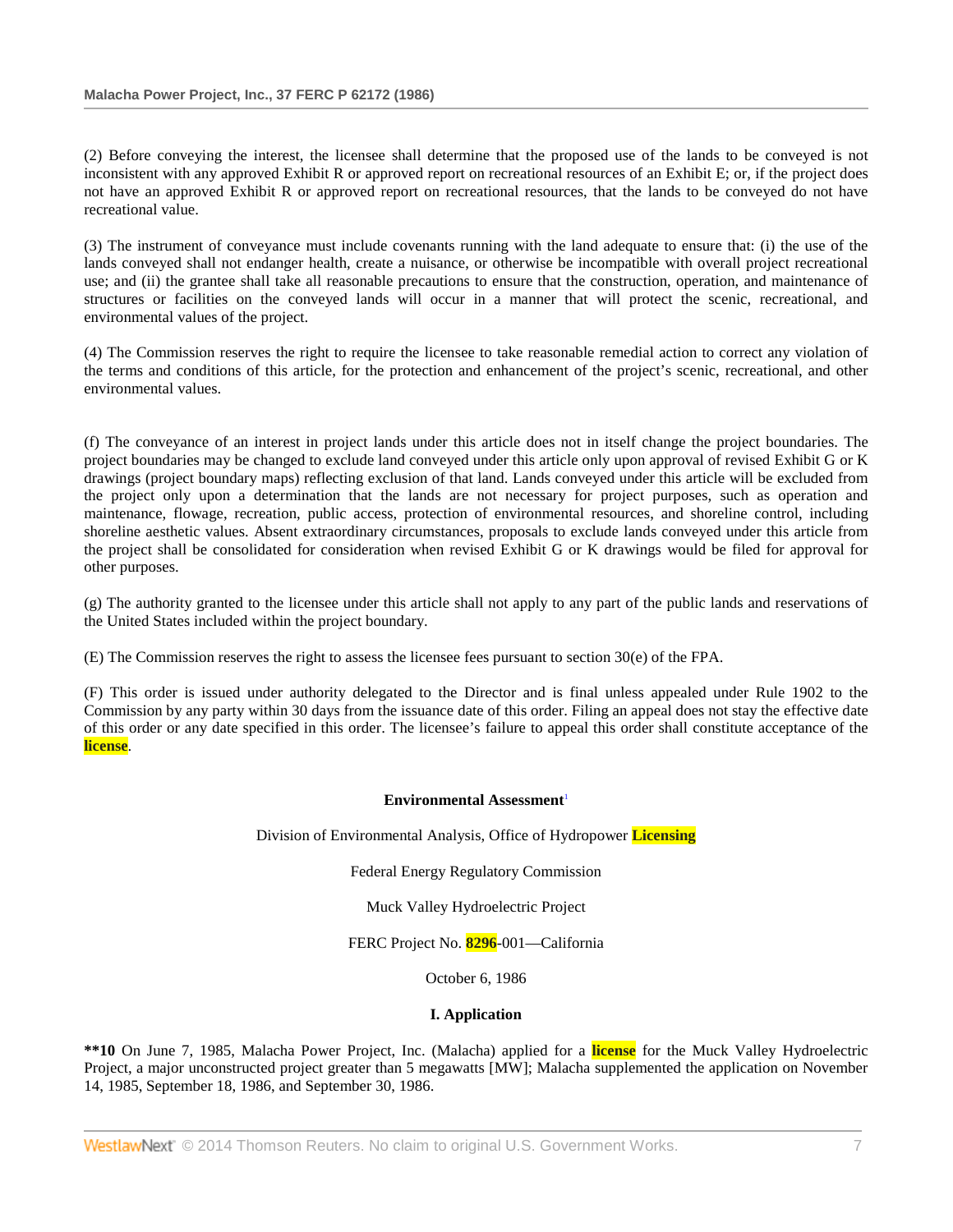The proposed project would be located on the Pit River in Lassen County, California, approximately 11 miles east of Fall River Mills, California (figure 1).

The project would be located on both private and public lands. Private lands (about 43 acres) are owned, primarily, by Juniper Ridge Ranches, Inc. The public lands (81.21 acres) are federally owned and administered by the Bureau of Land Management (BLM).

# **II. Resource Development**

# *A. Purpose*

The proposed project would generate an estimated average of 90 million kilowatthours (kWh) of electric energy annually. The power would be sold to a utility in the region.

# *B. Need for Power*

Available data show that growth in the demand for electric power and energy will **\*63185** continue. Given load growth and an existing generating resource base, a need for additional generating resources can be projected to exist in the future for any power system. Additional resources would have to be obtained for any system at some time in order to meet projected additional load requirements with the same degree of reliability required by an existing criterion for the system. The timing of the need would vary in different systems, depending upon such factors as rates of load growth, load characteristics, available existing power resources, and reliability criteria established for each system. A power generating facility may be added to a system before a generating resource deficit exists, however, if, over its operating life, the generating addition provides benefits that would not be available through operation of the system without the addition.

The proposed project is located in the California-Southern Nevada (Ca-SNv) area of the Western Systems Coordinating Council (WSCC) region. In April 1986, the Regional Reliability Council Coordinated Bulk Power Supply Program of the CA-SNv area projected average annual growth rates of 1.9 percent for summer peak demand and 2.4 percent for annual energy requirements. On January 1, 1986, existing generating resources in the Ca-SNv area included approximately 32,000 MW of thermal generating capacity. The CA-SNv systems project the installation of an additional 2,580 MW of thermal capacity in the next 10 years to meet load growth in the area.

Because of the small size of the proposed project in relation to the existing and projected generating capability in the Ca-SNv area, the traditional approach of linking project development with a forecasted need for a specific project is inapplicable to assessing need for the proposed project.

The small size of the project ensures that the power from the proposed project would be integrated into the existing resources base without the temporary overbuilding commonly associated with bringing large power projects on-line (beginning commercial operation). Moreover, in accordance with the Federal Power Act, Malacha can make the schedule accommodate uncertain market conditions to some extent by delaying the start of construction as much as 4 years after a **license** is issued.

**\*\*11** Power from the project would meet a small part of the need for power projected by WSCC for the Ca-SNv area. From the time the project goes on-line, it would be available to displace fossil-fueled power generation in the WSCC region, and thereby, conserving nonrenewable fossil fuels and reducing the emission of noxious byproducts caused by the combustion of fossil fuels.

Malacha has also established a need for the project by signing a power purchase agreement with the Pacific Gas and Electric Company (PG&E).

# **III. Proposed Project and Alternatives**

# *A. Proposed Project*

# *1. Project Description*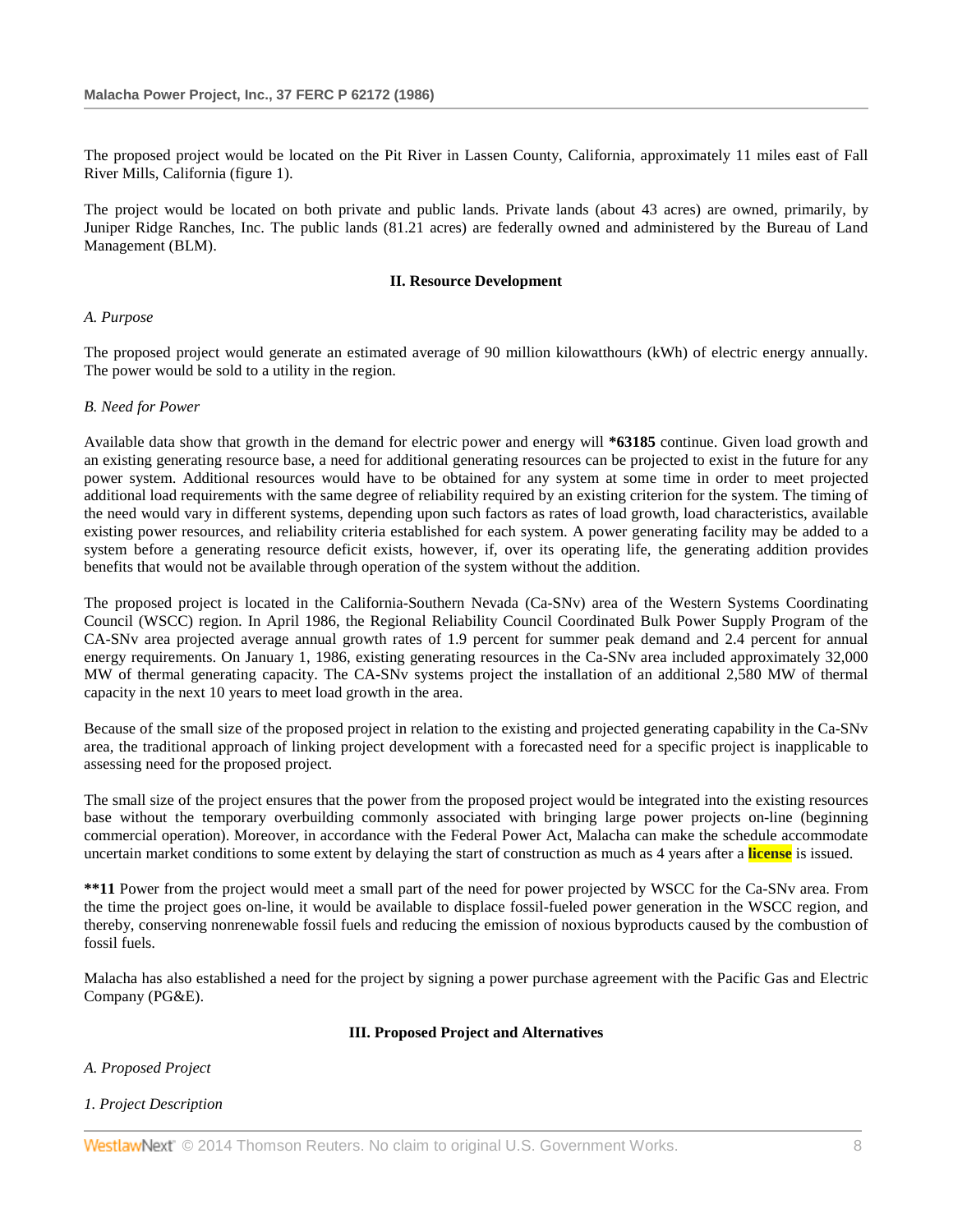The proposed project would consist of these features: (1) a 4.5-foot-high, 300-foot-long diversion dam, equipped with trash racks; (2) a 144-foot-long, 29.5-foot-high intake structure; (3) a 12-foot-diameter, 22,200-foot-long, lined diversion tunnel; (4) a 9-foot-diameter, 4,000-foot-long, low pressure, underground conduit; (5) an 8-foot-diameter, 8,000-foot-long, penstock, predominantly underground; (6) a 60-foot-wide by 66-foot-long powerhouse, containing one six-nozzle, vertical, Pelton wheel turbine and a vertical, synchronous generator; (7) a substation, situated near the powerhouse, containing a  $12.^{47}_{115}$ -kilovolt (kV) power transformer; (8) a 16-mile-long, 115-kV transmission line; (9) 1 mile of new access road; and (10) supporting facilities (figure 2).

Maximum generating capacity is 29,900 kilowatts at an estimated net head of 665.5 feet. The diversion dam, to be located in the Northeast ¼ of the Southwest ¼ of Section 27, Township 37 North, Range 7 East of the Mount Diablo Meridian, would create a 6-acre impoundment, with a storage capacity of approximately 23 acre-feet. The powerhouse would be located in the Southwest ¼ of the Northwest ¼ of Section 11, Township 36 North, Range 6 East.

[A 14.5-m](http://www.westlaw.com/Link/Document/FullText?findType=Y&pubNum=5304&cite=CGOA14.5&originationContext=document&vr=3.0&rs=cblt1.0&transitionType=DocumentItem&contextData=(sc.Search))ile-long segment, about 90 percent, of the proposed 16-mile-long transmission line, would parallel an existing PG&E transmission line corridor. About 1,000 feet of the penstock would be constructed above ground, where rock outcroppings make it infeasible to bury the pipe.

# *2. Proposed Mitigative Measures*

### *a. Soils and Water Quality*

Before beginning project construction, Malacha proposes to obtain the approval of BLM, the California Department of Fish and Game (CDFG), and the California Regional Water Quality Control Board (RWQCB) for the following plans protecting soils and water quality: (1) erosion control plan; (2) construction area reclamation plan; (3) emergency spill contingency plan; and (4) a specific plan for the removal of silt and sediment from the diversion pool.

### *b. Fisheries*

In order to maintain a level of aquatic habitat that exceeds the minimum habitat levels currently found in the Pit River, Malacha proposes to take the following actions: (1) maintain a year-round minimum instream flow of 50 cubic feet per second (cfs) below the diversion structure; (2) install trash racks to minimize the movement of fish into the project tunnel-penstock system; and (3) prepare a water quality control plan.

### *c. Wildlife*

Malacha proposes to minimize the effects of the project on wildlife through the the following measures: (1) avoiding earthmoving activities in late November and early March during mule deer (*Odocoileus hemionus* ) and pronghorn antelope (*Antilocapra americana*) migrations; (2) providing an animal crossing every 300 feet along the above-ground sections of the penstock to give large mammals unobstructed access to either side of the penstock; (3) marking (e.g., ribbons, streamers, flags, etc.) all transmission lines and aerial cables to minimize the chances of birds colliding with the lines; and (4) design and construct the transmission lines to avoid electrocution hazards to large raptors.

## **\*\*12** *d. Botanical Resources*

To lessen the effects of the project on botanical resources, Malacha proposes: (1) to remove the minimum amount of riparian vegetation as possible for construction of the intake structure and powerhouse; and (2) to revegetate disturbed areas.

### *e. Cultural Resources*

To protect and preserve cultural resources Malacha would do the following: (1) provide for a qualified archeologist to assess the potential adverse effects of project development on any prehistoric or historic materials discovered during construction; and (2) require an evaluation of any unsurveyed areas by a qualified archeologist with any realignment of the project facilities, expansion of the project, or project-related effects.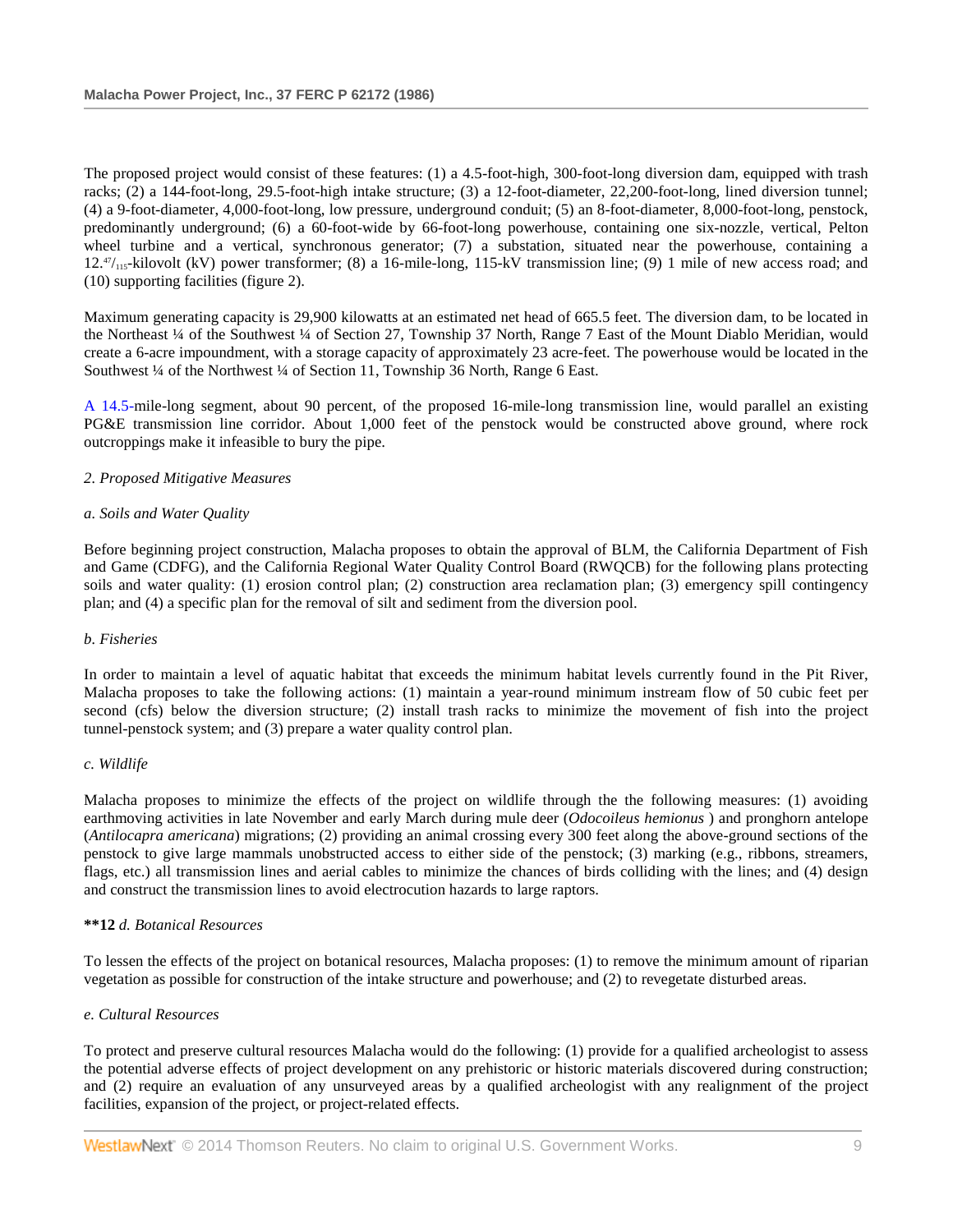## *f. Aesthetic Resources*

To minimize or to avoid the potential effect of the project on the aesthetic qualities of the area, Malacha proposes these measures: (1) revegetate with native species all temporary construction sites, including the buried pipeline and penstock rights-of-way, the berms of the diversion access road, and the areas surrounding the powerhouse; (2) painting of the powerhouse, the above-ground segments of the penstock, and the powerline towers with color tones that blend with the surrounding landscape; (3) using vegetative screening around project facilities to make facilities compatible with the natural surroundings; and (4) regrading temporary access roads and construction areas to conform to the contours of the surrounding landscape.

# *B. Federal Land Management Conditions*

The Department of the Interior (Interior), commented on the application for **license** regarding the BLM lands, but did not provide **license** conditions for the proposed project. Interior indicates that the BLM lands to be occupied by this project do not constitute a federal reservation under Section 4(e) of the Federal Power Act.

# *C. Alternatives to the Proposed Project*

Because Malacha is not an electric utility, the alternative is not to construct the project. If the **license** is not issued, the project would not be constructed, and the power of a renewable resource would be lost, although power might eventually be obtained from nonrenewable fuels.

# *D. Alternative of No Action*

No action would prohibit Malacha from constructing the proposed project. No action would mean no alteration of the existing environment and no use of the potential hydropower that could be derived from the project.

## **IV. Consultation and Compliance**

### *A. Agency Consultation*

Commission regulations require prospective applicants to consult with appropriate resource agencies before filing an application for **license**. This consultation constitutes an initial step in compliance with the Fish and Wildlife Coordination Act, the Endangered Species Act, the National Historic Preservation Act, and other federal statutes. Prefiling consultation must be complete and must be documented in accordance with the Commission's regulations.

After the Commission accepts the application, concerned entities may submit formal comments during the public notice period. In addition, organizations and individuals may petition to intervene and to become a party to any subsequent proceedings. The comments provided by concerned entities are made part of the record and are considered during the review of the proposed project. The following entities filed comments after the Commission issued a public notice of the application on February 25, 1986.

**\*63186** *Commenting entity—Date of letter*

**\*\*13** U.S. Fish and Wildlife Service—May 16, 1986

Department of the Interior—May 15, 1986

Department of the Army, Sacramento District Corps of Engineers—April 14,1986

The Resources Agency of California—May 5, 1986, April 25, 1986

California Regional Water Quality Control Board—May 5, 1986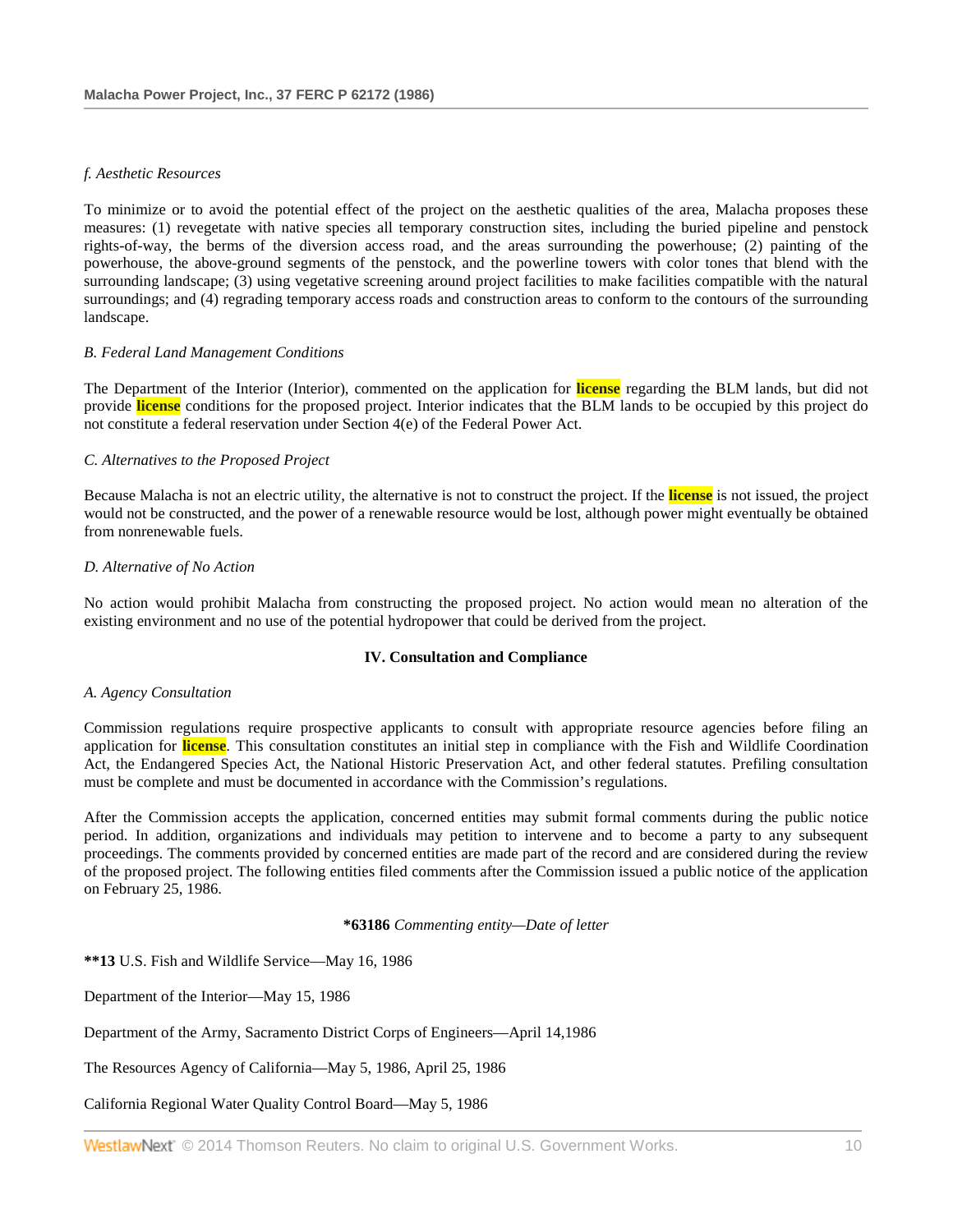North Cal-Neva Resource Conservation and Development Area—May 28, 1986

Bieber Chamber of Commerce—June 10, 1986

Fall River-Big Valley Cattlemen's Association, Inc.—April 16, 1986

Big Valley Lions Club—April 20, 1986

The Commission received no petitions to intervene.

*B. Water Quality Certification*

In a letter of May 5, 1986, the RWQCB advised Malacha that water quality certification for the proposed project had been waived under the provisions of the Clean Water Act.

#### **V. Environmental Analysis**

#### *A. Proposed Project*

#### *1. General Description of the Locale*

The proposed project is located in the Intermountain Region of Northeastern California. The Intermountain Region divides two major geographical areas, the Great Basin to the east, and the Southern Cascade Mountains to the west. In addition to the Pit River, major geographic features of the area include Big Valley, east of the project area, Fall River Valley, west of the project area, and the Big Valley Mountains, which extend northward from the project site (Malacha Power Project, Inc., 1985, application, exhibit E).

Topography in the project area ranges from 3,360 feet mean sea level (m.s.l.) to 4,250 feet m.s.1.

Precipitation in the project area falls primarily as rain and averages about 18 inches a year. The mean minimum January temperature in the project area is 18 degrees Fahrenheit (°F); the mean maximum July temperature is 88°F (Malacha Power Project, Inc., 1985, application, exhibit E).

Land within and next to the proposed project area has a variety of uses: it serves for grazing, watershed, and wildlife habitat, and supports agricultural and recreational activities (Malacha Power Project, Inc., 1985, application, exhibit E).

The proposed project would have no direct or indirect adverse environmental impacts on visual quality resources, because Malacha's proposed mitigative measures (discussed in the section on proposed mitigative measures) would adequately maintain the character of the area. No federally listed endangered or threatened species, no species proposed for listing as endangered or threatened, and no critical habitat for endangered or threatened species would be affected by the proposed project (letter from James J. McKevitt, Field Supervisor, U.S. Fish and Wildlife Service, Department of the Interior, Sacramento, California, September 12, 1986). A discussion of resources that would be affected by the proposed action follows.

### *2. Geology and Soils*

*Affected Environment*: The project is underlain by bedrock, composed primarily of vesicular basalt with a generally blocky structure. The series of basaltic flows, each ranging from 5 to more than 35 feet thick, are interlain with thin beds of pyroclastic material. Talus slopes, derived from overlying basaltic flows, are comprised of materials that vary from gravel and cobble to large angular blocks.

**\*\*14** The proposed diversion structure and powerhouse would be located in talus material. The diversion tunnel would be drilled and blasted through the basaltic bedrock. The low pressure conduit and penstock would be placed in a trench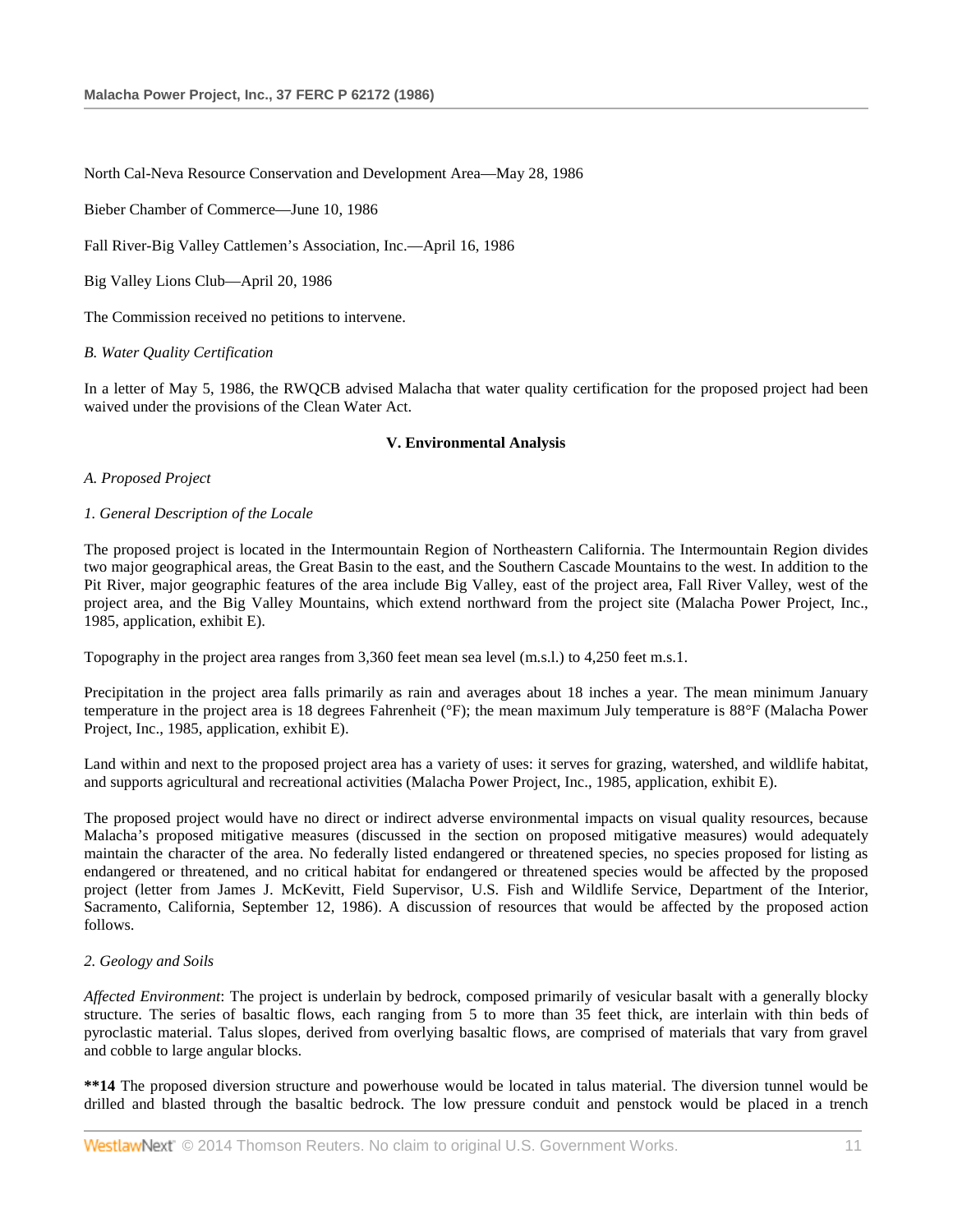excavated from bedrock or, if necessary, placed on supporting piers. Excavation for a portion of the low pressure conduit would be in soil material generally consisting of clay and silt, of low to high plasticity, which are generally weak and relatively impervious. In general, wind-blown silt deposits (loess) overlie the project's slopes and regional terrain. Loess is a fine sandy silt with little or no plasticity; loess deposits in the project area vary from shallow to about 10 feet thick.

*Environmental Impacts and Recommendations*: Construction and operation of the powerhouse and the diversion structure, and excavation of the low pressure conduit and penstock would increase erosion, sedimentation, turbidity, and instability of slopes in the project area. Construction and excavation activities and drilling of the diversion tunnel would produce spoil material requiring disposal. The California Department of Fish and Game (CDFG) calculates that 375,000 cubic yards (cy) of material would result from tunnel excavation instead of the 175,000 cy projected by Malacha. Malacha and CDFG have agreed to make a final **\*63188** decision on the actual amount of spoil material that would be produced and to develop a plan for disposing of the spoil. In addition, CDFG recommends stockpiling topsoil for reuse during revegetation of spoil areas, and Malacha agrees. Malacha proposes to use silt fences and sediment basins to intercept turbid waters and to settle sediments caused by land-disturbing activities. Before starting any land-clearing or ground-disturbing activities, Malacha should file with the Commission a plan to control erosion, sedimentation, turbidity, and instability of slopes resulting from excavation, spoil disposal activities, and other project construction and operation.

*Unavoidable Adverse Impacts*: Temporary increases in erosion, sedimentation, and turbidity would be unavoidable during project construction.

# *3. Water Resources*

*Affected Environment*: The Pit River is a major river flowing through the northeastern portion of California. Above the proposed point of diversion, the drainage area of the Pit River is 2,475 square miles. The characteristics of the river change several times throughout its course, varying from a relatively steeply gradied stream enclosed by canyon walls to a broad, meandering, low gradient waterway. In the immediate vicinity of the proposed project diversion structure, the stream gradient is approximately 1.5 to 2.0 percent. Approximately 1.5 miles downstream, the gradient steepens to approximately 3 to 4 percent; for the next 7 miles, the gradient increases to about 6 to 10 percent. Near the powerhouse, the gradient is less severe, ranging from 2 to 3 percent (Malacha Power Project, Inc., 1985, application, exhibit E).

Water in the Pit River is used for irrigation and recreational purposes, industrial and domestic supplies, to sustain fish and wildlife resources, and for hydroelectric generation.

**\*\*15** Seasonal flows in the Pit River at the site of the proposed diversion structure fluctuate widely throughout the year. The mean annual flow at the site during a 23-year period of record (1952-1975) is 517 cubic feet per second (cfs). The annual median flow (the flow occurring 50 percent of the time throughout the year) is 160 cfs. The mean monthly flow from January to April is approximately 900 cfs; daily peak flows of 3,500 cfs also occur during these months. The median flow from December through February is 300 cfs; the median flow from March through May is 675 cfs.

Throughout the summer, low-flow period, from July through September, the Pit River at the diversion site frequently has no surface flow. This is due to upstream diversions for agricultural irrigation. The monthly mean flow during this period at the diversion structure site is 36 cfs, and the median flow is approximately 8 cfs. (Malacha Power Project, Inc., 1985, application, exhibit E).

Downstream of the proposed diversion structure site, the 12.7-mile-long reach between the proposed structure and powerhouse (the bypassed reach) is dry approximately 80 percent of the time during the low-flow period. The pools that occur sporadically throughout the reach during this period result from groundwater flows of 5 to 10 cfs. These groundwater flows reach the surface at locations where rock or boulder materials are shallow or absent. In addition to these subsurface flows, accretion flows from three Pit River tributaries, North Gulch, Spring Gulch, and Horse Creek, provide water to the bypassed reach during the summer period. Of the three tributaries, Horse Creek is the largest. Horse Creek drains approximately 210 square miles and provides approximately 34 percent of the summertime flow in this reach of the Pit River. During July, August, and September, monthly mean accretion flows from these tributaries are 30, 20, and 10 cfs, respectively. During the remainder of the year, high volume flows throughout the bypassed reach make the flows that these tributaries provide to the reach relatively insignificant (Malacha Power Project, Inc., 1985, application, exhibit E).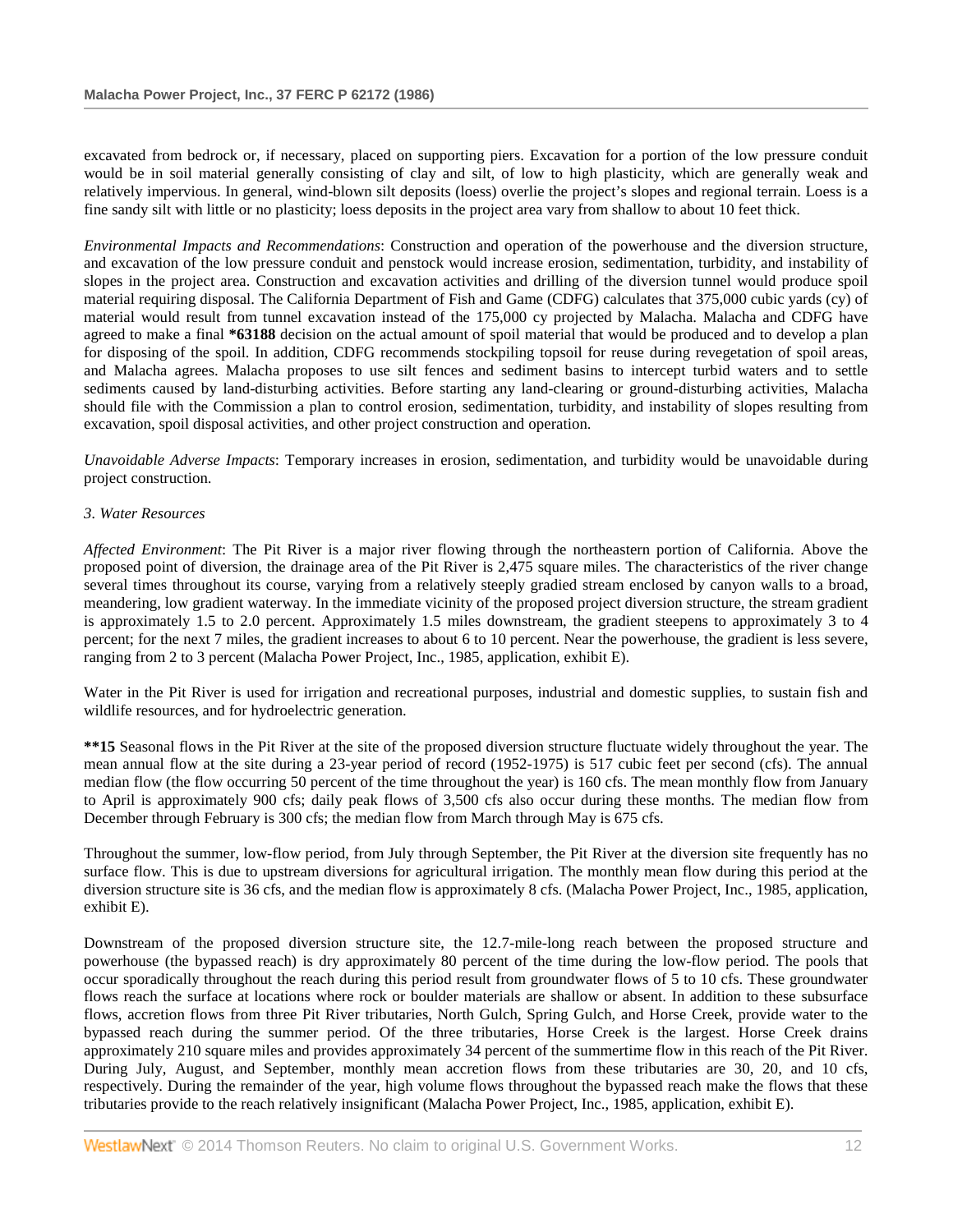The water quality of the Pit River varies considerably throughout the year. During the summer, low flows produce very warm, clear conditions in the river. Throughout the autumn, the winter and the spring high flows, water in the river is cold and very turbid. The turbid conditions are caused by erosion from construction sites, grazing areas, and lava deposits that comprise much of the Pit River Basin. During most of the year, average turbidity levels in the Pit River range from 13 nephelometric turbidity units (NTU) to 93 NTU's; the average turbidity in most California streams is between 1 and 10 NTU's. The Pit River is one of the most turbid streams in the state (Malacha Power Project, Inc., 1985, application, exhibit E).

**\*63189** Water temperatures vary considerably throughout the year. During the summer, Pit River water temperatures range between 62° F and 86°F, and in winter temperatures range between 35°F and 45°F. Diurnal (daily) fluctuations in water temperatures of 15°F are common during spring and autumn (Malacha Power Project, Inc., 1985, application, exhibit E).

**\*\*16** During the summer, variations in the photosynthetic rates of algal communities in the river produce diurnal dissolved oxygen (DO) concentrations. DO supersaturation occurs daily throughout the summer afternoon hours, when high rates of photosynthesis maximize oxygen production; DO concentrations in the Pit River during the summer mid-day exceed 10 milligrams per liter (mg/1). Conversely, substantial reductions in DO occur at night from respiration of algae and aquatic resources; DO concentrations in the river during the night are approximately 3.5 mg/1. Throughout the spring, autumn, and winter, reduced temperatures and solar intensity maintain photosynthetic rates at lower, more constant levels and minimal diurnal fluctuations in DO concentrations occur. Saturated DO concentrations are also caused by aeration (oxygenation), which is a function of turbulence created by high-volume flows sweeping over the boulder-strewn Pit River channel (Malacha Power Project, Inc., 1985, application, exhibit E).

A seasonal variation also occurs with pH. Throughout much of the year, pH ranges between 7.5 and 8.5; during the summer growing season, however, runoff of irrigation flows from agricultural fields that contain leachates, fertilizers, and organic materials increases pH levels to 10 (Malacha Power Project Inc., 1985, application, exhibit E).

*Environmental Impacts and Recommendations*: Building the diversion structure and parts of the proposed intake and powerhouse within the stream channel would disturb a thin layer of the silt-gravel-sand overburden that covers the rock strata forming the river channel. Although the excavation would disturb the overburden, resuspending the sand and silt, construction-induced increases in sedimentation and turbidity would not be substantial, because most of the excavation would occur within the rock strata. Malacha could reduce the levels of sedimentation and turbidity that would result from the resuspension of the overburden and from streambank disturbance by implementing its plan for controlling erosion and sedimentation. Malacha's plan requires the construction of sand bag dikes to divert river flows around excavation sites (located in the stream channel) to allow construction in a dry environment. Constructing the dikes during the summer low-flow period would enable Malacha to control flows around the construction site and to minimize the contact between the disturbed areas and the flows. The plan would allow maintenance of downstream flows during construction; the plan also includes the construction of perimeter dikes and the installation of silt fences to filter suspended sediments contained in runoff from disturbed areas outside the stream channel.

Project operation would not adversely affect either ambient, summer DO concentrations or water temperatures occurring in the bypassed reach. There would be no effect on these water quality parameters during the low-flow period from July through September, because the 80-cfs flow needed to begin project operation is not present during this low-flow period; therefore, streamflow and water quality would not vary from ambient conditions during the summer low-flow period.

**\*\*17** There would not be changes in the DO concentrations and water temperatures within the reach of the Pit River that the diversion impoundment would occupy. Thermal and chemical stratification would not occur in the proposed diversion pool because residence time (the length of time water is retained behind the diversion structure) of water would be short. Assuming that the entire volume of the diversion pool would be replaced every 4.2 minutes when average flows of 517 cfs occur (Malacha Power Project, Inc., 1985, application, exhibit E), the amount of time required to replace the volume of water in the pool during the summer months, when the mean flow is 36 cfs, would be approximately 1 hour. This increase in residence time would not be long enough to affect DO concentrations or water temperature in the proposed diversion pool.

Project operation would decrease flows through the 12.7-mile-long bypassed reach during autumn, winter, and spring. DO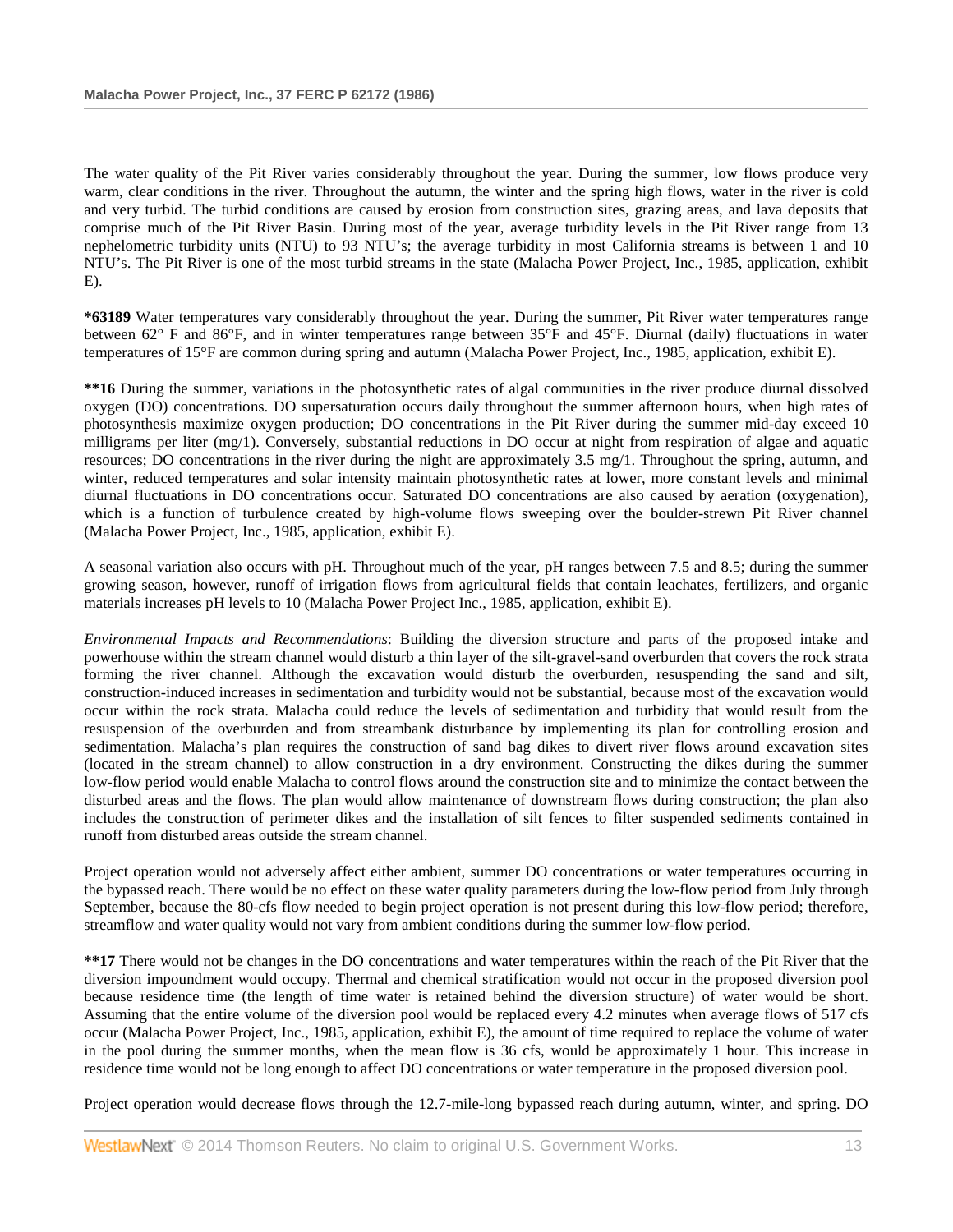concentrations in this reach, would not be adversely affected, however, because Malacha would maintain a minimum flow release of 50 cfs, or inflow to the diversion impoundment, through the reach during project operation. [A 50-c](http://www.westlaw.com/Link/Document/FullText?findType=Y&pubNum=5304&cite=CGOA50&originationContext=document&vr=3.0&rs=cblt1.0&transitionType=DocumentItem&contextData=(sc.Search))fs release would provide sufficiently deep flows through the steep, rocky bypassed reach to aerate the water and to maintain DO concentrations at saturation. This minimum flow release would also maintain ambient water temperatures in the bypassed reach during project operation.

*Unavoidable Adverse Impacts:* Project construction would produce minor, short-term increases in turbidity and sedimentation.

### *4. Fishery Resources*

*Affected Environment:* During the past 80 years, the development of power generating facilities and of crop irrigation, flood control, and water supply systems has altered the physical, chemical, and hydrological characteristics of the Pit River. As a result, the compositions of the fish communities inhabiting various reaches of the river have also changed in response to altered riverine conditions. Reaches of the river upstream of the proposed project support fish communities that are much more diverse than the community inhabiting the Pit River in the proposed project reach. Maximum summer water temperatures of 86°F, diurnal DO concentrations ranging from 3.5 mg/1 to 10.0 mg/1, and extremely low summer surface flows of 3 to 8 cfs limit the composition of the fish community in the project reach to those species able to withstand poor water quality conditions. Consequently, Sacramento suckers (*Catostomus occidentalis*), speckled dace (*Rhinichthys osculus*), and green sunfish (*Lepomis cyanellus*) dominate the fish community in the project area. Bluegill (*L. macrochirus*), large-mouth bass (*Micropterus salmoides*), brown bullhead (*Ictalurus nebulosus*), channel catfish (*I. punctatus*), Sacramento squawfish (*Ptychocheilus grandis*), and hardhead (*Mylopharodon conocephalus*) are also present, but in much smaller numbers. Although DO concentrations and thermal conditions in the Pit River improve during high-flow periods in spring, autumn, and winter, the high ambient turbidity levels resulting from the erosion of loose volcanic material, which comprises a large portion of the geology and soils along the river, limit the population size and diversity of fish species in the project reach throughout the year. Extreme variations in streamflows change fish habitats in the project reach and further limit the fish species present. During the summer low-flow period, for example, nonconnecting pools, fed by subterranean flows, occur intermittently in the canyon-walled, 5.5-mile-long segment of the upper portion of the bypassed reach. During the high-flow period, this 5.5-mile-long reach is a highly turbulent riffle area; as a result, the composition of the fish population in this reach varies as changes in streamflow volumes modify the habitat.

**\*\*18** *Environmental Consequences and Recommendations:* Although construction of the project would increase turbidity and sedimentation in the Pit River, Malacha's plan to mitigate these increases would minimize the degradation of water quality. As a result, the increases in turbidity and sedimentation would be minor, compared to the highly turbid conditions that presently exist in the Pit River. Changes in water quality during the construction period, therefore, would not adversely affect fish resources inhabiting the reaches upstream or downstream of the project construction sites.

During portions of the project operating period from October through June, Malacha would divert a maximum volume of 700 cfs from the Pit River. Based on monthly flow data, spills over the diversion structure are expected during January, February, March, and April, because the mean flows occurring during these months (932 cfs, 1,114 cfs, 1,235 cfs, and 1,168 cfs, respectively) exceed the project's 700-cfs maximum hydraulic capacity. During periods of project operation when flows are less than 700 cfs and spillage does not occur, naturally, Malacha proposes to maintain a continuous minimum flow release of 50 cfs to protect the fish resources that inhabit the 12.7-mile-long bypassed reach. A release of 50 cfs also would enhance the reproduction of the warmwater fish species by maintaining and extending the areas of low-velocity flows that are necessary for fish to spawn (Breder and Rosen, 1966; Scott and Crossman, 1973). CDFG and BLM agree that a 50-cfs minimum flow release would adequately protect the fish resources inhabiting the bypassed reach. Project operation would not affect fish resources during the low-flow period from July through September, when high water temperatures and low DO concentrations occur, because mean monthly flows during these months (65 cfs 10 cfs, and 33 cfs, respectively) are below the 80-cfs minimum flow needed to operate the turbine and to satisfy the 50-cfs minimum flow release.

In addition to maintaining a 50-cfs flow through the bypassed reach, Malacha proposes to design the diversion structure to transport natural bedload material that would maintain fish habitat (bottom substrate) in the bypassed reach. The downstream movement of silt, sand, and gravel that would accumulate behind the diversion structure is necessary to maintain the types of substate that warmwater species require for spawning (Kimsey and Fisk, 1964; Breder and Rosen, 1966; Scott and Crossman,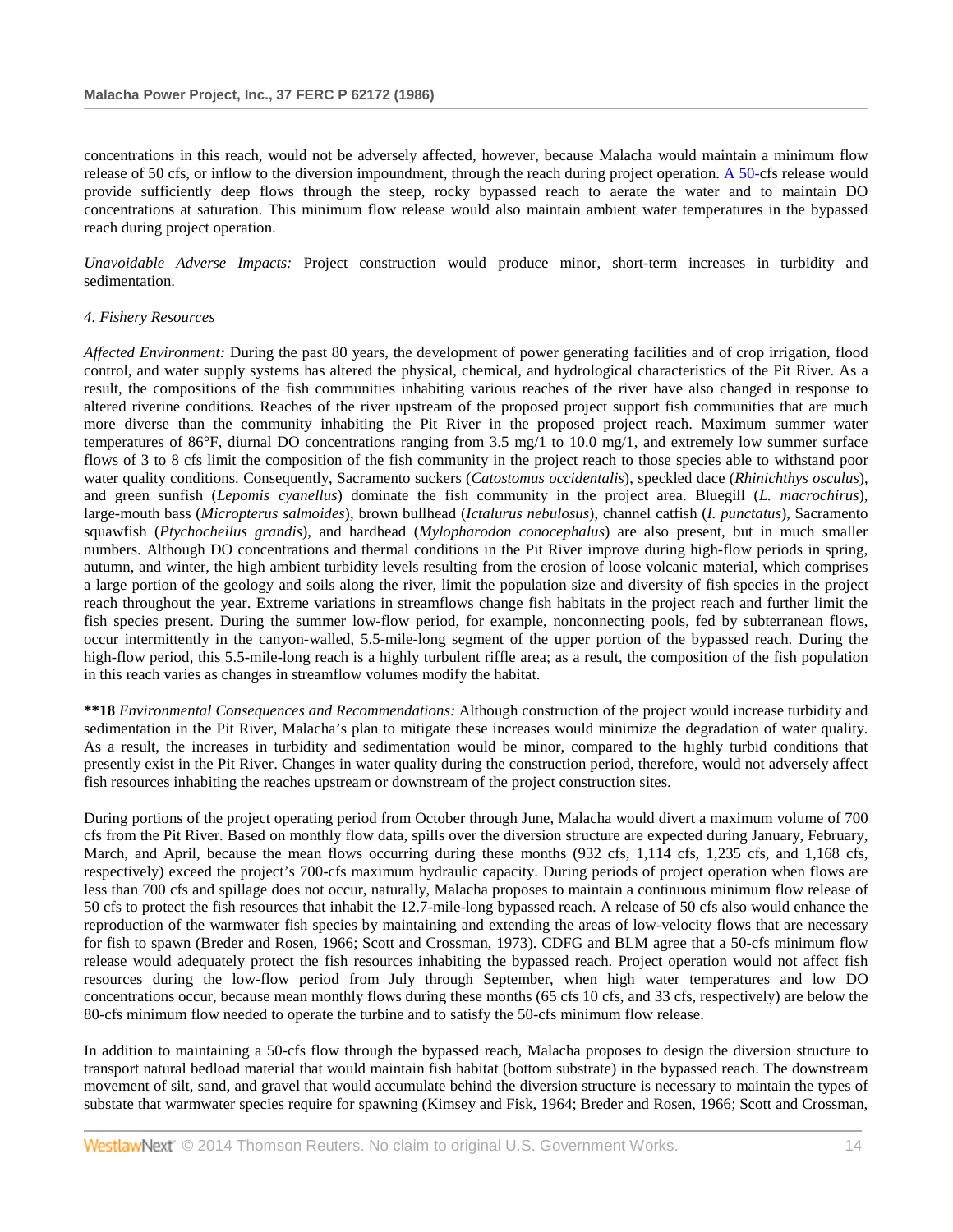1973). Malacha should consult with CDFG, U.S. Fish and Wildlife Service (FWS) and BLM on the design of the diversion structure.

Diverting water through the turbine would entrain and impinge some life history stages of fish that would be unable to escape the 0.33-foot-per-second intake velocity of project operation. Although most fishes would escape the intake velocity (Bell, 1973), some juvenile and fry near the intake would not be able to swim strong enough to avoid the flow into the project intake, and consequently would be subjected to turbine-related mortality. CDFG recommends that Malacha install trash racks having 0.5-inch spacing between the bars. Malacha's proposed trash rack design would reduce turbine-mortality of fish during project operation. Malacha should consult with CDFG on a trash rack design for minimizing fish impingement and entrainment. There would be some turbine-related mortality of fish resources during periods of project operation, but no substantial impact to the fish community **\*63191** would occur. The effect on recreational fishing success would be insignificant, because factors such as irrigation and water supply diversion, which are unrelated to the project, presently limit the number of game fish in the project area. Also, the adult game fish that anglers pursue would be able to escape the proposed intake velocity.

**\*\*19** CDFG agrees with Malacha's proposed run-of-river mode of operation for maintaining the natural streamflows downstream of the powerhouse. Malacha should operate the project in a run-of-river mode to ensure that project operation does not vary flows below the powerhouse and to minimize the magnitude of fluctuations in the elevation of the diversion impoundment. Minimizing fluctuations in elevation would prevent adverse effects on the fish and wildlife species that would use the proposed diversion impoundment.

*Unavoidable Adverse Impacts:* Impingement and entrainment would have minor, long-term adverse effects on fish resources.

# *5. Botanical Resources*

*Existing Environment:* The project area lies within the Modoc Plateau of northeastern California. In the project area, six major vegetative cover types occur: pine forest, juniper woodland, sagebrush steppe, northern oak woodland, mixed grassland, and riparian corridor. Each cover type varies in species composition and habitat.

The yellow-pine forest occurs in the canyons, saddles, and foothills surrounding the project area and varies from dense to open stands. Dense forest stands occur on mesic sites where soils are not excessively rocky. Jeffrey pine (*Pinus jeffreyi*) is the dominant overstory species and ponderosa pine (*Pinus ponderosa)* is codominant. Incense cedar (*Calocedrus decurrens*), western juniper (*Juniperus occidentalis*), and black oak (*Quercus kelloggii*) occur as associate overstory species, however, where the stress of heat or moisture stress are reduced. Typical understory species are buckbrush (*Ceanothus cuneatus*), sagebrush (*Artemesia tridentata*), and mountain mahogany (*Cercocarpus ledifolius*).

The northern juniper woodland, extensive throughout northeastern California, occurs on volcanic ridges and mountain slopes, commonly in transitional zones between the yellow pine forest and the sagebrush steppe vegetative types. The northern juniper woodland generally occupies south-facing, well-drained slopes, and its characteristic appearance is that of open stands or scattered trees of western juniper. Two subspecies of western juniper (*Juniperus occidentalis* spp. *occidentalis* and *J. occidentalis* spp. *australis*) occur in association with Great Basin sagebrush (*Artemesia tridentata*). A grass groundcover occurs beneath dense stands of juniper.

Sagebrush steppe in northeastern California consists of a series of transitional communities that are situated near the margins of woodlands. Several species of sagebrush characterize the steppe of the Modoc Plateau; Great Basin sagebrush and *A*. *arbuscula* are most prevalent. The introduction of domestic livestock in the sagebrush steppe has reduced or eliminated natural perennial grass succession.

A distinctive oak woodland vegetative type occurs in the transitionally zone between the northern juniper woodland and the mixed grassland. The woodland generally occupies west aspects along exposed fault scarps. Slopes have gradients of 20 to 90 percent and are extremely rocky. Black oak and occasionally western juniper form the overstory of the northern oak woodland. The understory consists of a dense thicket of buckbush, white oak (*Quercus garryana*), greenleaf manzanita (*Arctostaphylos patula*), bitterbrush (*Purshia tridentata*), and California redbud (*Cercis occidentalis*).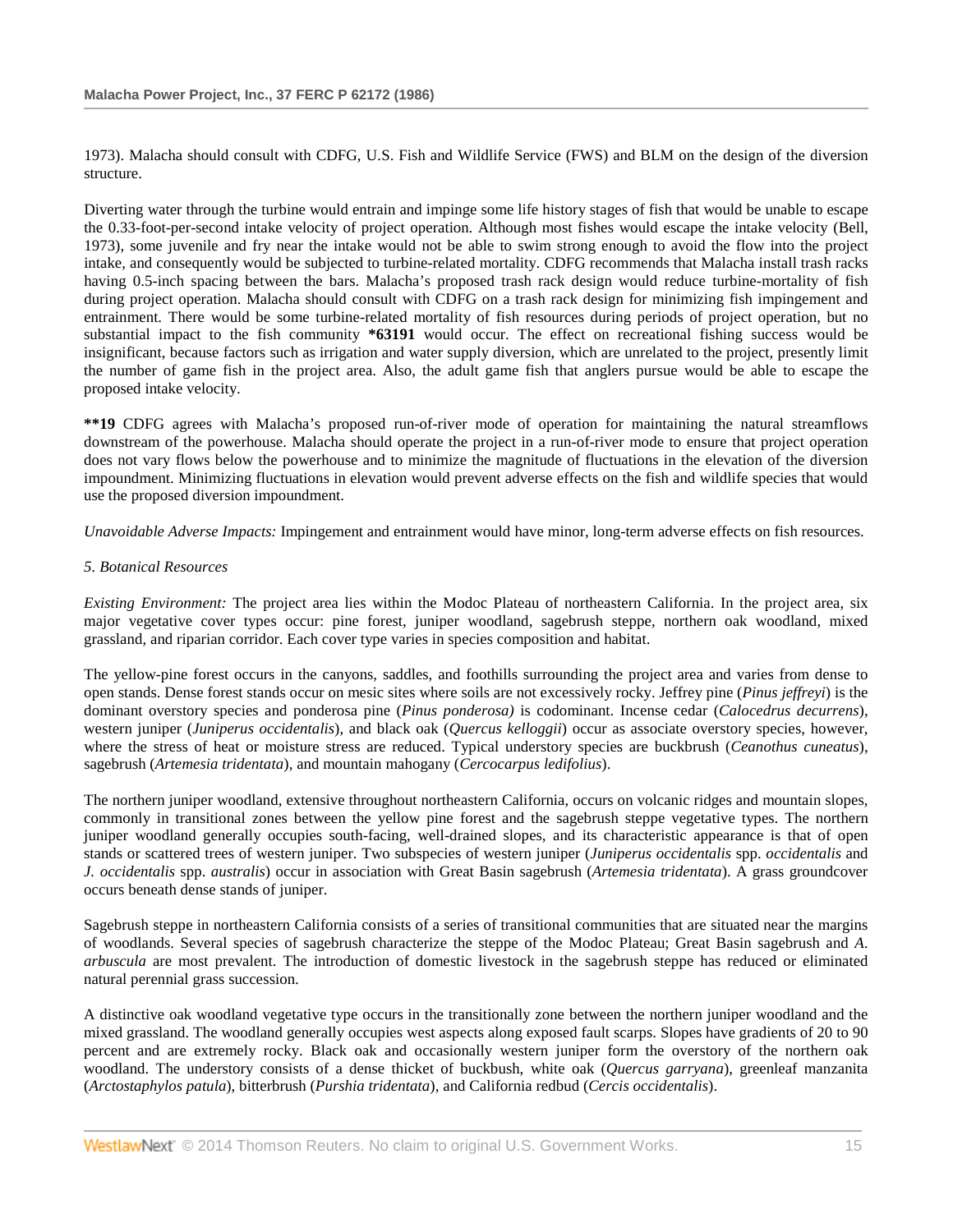**\*\*20** Soil types in the low-lying areas surrounding Muck Valley create seasonal lake beds and enable local land owners to construct small reservoirs for dry-season water storage. Moist soil conditions throughout most of the year permits the establishment of a dense to open grassland community. Numerous species grow in the mixed grassland type; species composition varies in response to cultivation practices, grazing and forage pressure, and climatic conditions.

The riparian corridor of the Pit River is characterized by a mixture of sedges (*Carex* spp.), grasses, willow (*Salix* spp.), and numerous other semi-aquatic and aquatic plants. Canyon walls and rims are vegetated by stands of ponderosa pine, Jeffrey pine, western juniper, oaks, and various shrubs and grasses (Malacha Power Project, Inc., 1985, application, exhibit E).

*Environmental Impacts and Recommendations:* Constructing the proposed project facilities would require the removal of 56.5 acres of vegetation. Each of the six vegetative communities would be affected, but the removal of the greatest amount of vegetation (33 acres or 56 percent) would occur within the mixed grassland (17 acres) and sagebrush steppe (16 acres) cover types. The removal of the remaining 23.5 acres would occur within the yellow pine forest (3 acres), juniper woodland (6 acres), northern oak woodland (6.5 acres), and riparian corridor (8 **\*63192** acres). Construction of the 16-mile-long transmission line (affecting 21 acres), combined with the clearing of four construction staging sites and three tunnel spoil storage-disposal areas (affecting 17 acres), would account for the removal of the greatest amount of vegetation (38 acres or 67 percent) associated with project development (table 1).

After completing construction, Malacha proposes to revegetate 20 acres (35 percent of the effected area) in accordance with the requirements of the BLM. The remaining 36.5 acres would be subject to long-term impacts, either through displacement by the project powerhouse, diversion structure, and diversion pool or by vegetative maintenance along the transmission line corridor (table 1).

Diverting water from the bypassed reach from November through June would have no major adverse effects on vegetation in the riparian corridor. The minimum instream flow of 50 cfs proposed by Malacha would provide sufficient moisture to maintain riparian vegetation, particularly within the braided channel section of the bypassed reach, where the better-developed herbaceous riparian species occur.

The proposed project would not adversely affect the diversity or natural succession of the existing plant communities and would not disturb any unique or special vegetative species.

*Unavoidable Adverse Impacts:* Project construction would require the removal of 56.5 acres of vegetation.

### *6. Wildlife Resources*

*Affected Environment:* Numerous wildlife species are known to inhabit the project area. Some of the more typical species are black-tailed deer (*Odocoileus hemionus columbianus*), Rocky Mountain mule deer (*Odocoileus hemionus hemionus*), pronghorn antelope (pronghorn), Nuttall's cottontail (*Sylvilagus nuttallii*), coyote (*Canis latrans*), yellow pine chipmunk (*Eutamias amoenus*), turkey vulture (*Cathartes aura*), sharp-shinned hawk (*Accipter striatus*), red-tailed hawk (*Buteo jamaicensis*), Swainson's hawk (*Buteo swainsoni*), golden eagle (*Aquila chrysaetos*), prairie falcon (*Falco mexicanus*), mountain quail (*Oreortyx pictus*), mallard (*Anas platyrhynchos*), Canada goose (*Branta canadensis*), and great blue heron (*Ardea herodias*) (Malacha Power Project, Inc., 1985, application exhibit E).

**\*\*21** CDFG and BLM have identified areas in the project vicinity that provide such essential components of wildlife habitat as food, water, cover, and breeding grounds for one or more wildlife species. These include deer winter range, pronghorn winter range and kidding areas, waterfowl habitat, and raptor areas.

**Table 1.**

**Expected effects of the proposed Muck Valley Project on plant communities, FERN No. 8296, California (Source: Malacha Power Project, Inc., application, exhibit E, as modified by the staff).**

Acres affected in shortterm/lonterm period<sup>1</sup>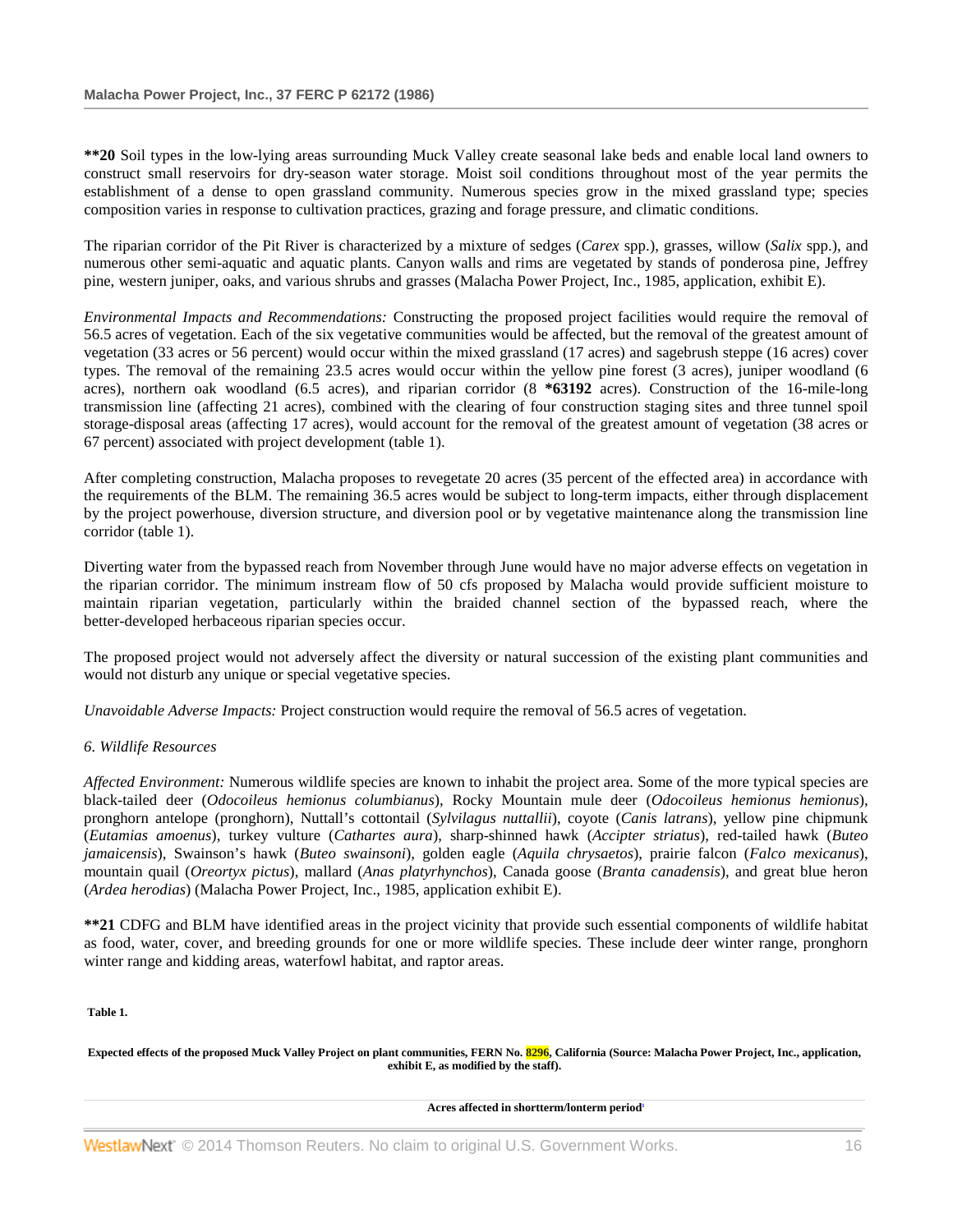| <b>Project facility</b>    | <b>Yellow pine forest</b> | Woodland | Juniper Sagebrush steppe | No. Oak<br>woodland | <b>Mixed grassland</b> | Riparian corridor | <b>Totals</b> |
|----------------------------|---------------------------|----------|--------------------------|---------------------|------------------------|-------------------|---------------|
| Intake and diversion       | 3/3                       |          |                          |                     |                        | 4/7               | 7/10          |
| Tunnel Penstock            |                           |          | 3/3                      | 3/3                 | 4/0                    |                   | 10/6          |
|                            |                           |          |                          | 1.5/1.5             |                        |                   | 1.5/1.5       |
| <b>Transmission line</b>   |                           | 1/10     | 8/0                      |                     | 8/0                    | 4/0               | 21/10         |
| Construction staging spoil |                           | 5/3      | 5/3                      | 2/0                 | 5/3                    |                   | 17/9          |
|                            | 3/3                       | 6/13     | 16/6                     | 6.5/4.5             | 17/3                   | 8/7               | 56.5/36.5     |

#### **\*63194** *Deer Winter Range*

The Day Bench deer herd, comprising approximately 2,500 to 4,000 mule and black-tailed deer, is recognized as the major deer herd in the project area. CDFG biologists estimate that the Muck Valley component of this herd includes more than 300 individuals. The mule deer is expected to be most common.

The project area provides winter browse and shelter for the herd. The mixed grassland provides nutritious spring browse and the oak woodland, with its layered shrub cover, provides winter cover and a succulent source of winter browse (Malacha Power Project, Inc., 1985, application, exhibit E).

### *Pronghorn Winter Range*

The pronghorn occurs throughout the nonforested areas of the Modoc Plateau. For most herds, sagebrush is a staple, particularly during the fall and winter months. Studies indicate that the antelope's diet in northeastern California consisted primarily of browse and, to a far lesser degree, forbs and grasses (Ackerly and Regier, 1956, as reported in Malacha Power Project, Inc., 1985, application, exhibit E).

There is suitable pronghorn winter range in the project vicinity. CDFG has identified two areas as potential pronghorn winter habitat, and estimates the population at about 40 head (Malacha Power Project, Inc., 1985, application, exhibit E). One pronghorn winter range is situated immediately south of the proposed tunnel-penstock alignment; the second area is located on the opposite side of the Pit River from the project.

### *Pronghorn Kidding Areas*

In northeast California, the peak pronghorn birthing period is in late May. Potential kidding habitats consist of basins with low sagebrush (9 to 18 inches high) and other succulent plants and vegetation. Forage and predator protection are key elements of kidding areas. CDFG has identified an area about 1 mile south of the proposed diversion site as a potential significant pronghorn kidding area (Malacha Power Project, Inc., 1985, application, exhibit E).

### *Raptor Areas*

Raptors (vultures, hawks, eagles, falcons, and owls) concentrate in areas where there is a good supply of prey species and where open flyways create suitable hunting habitat. BLM and CDFG identify Pit River Canyon as a populated raptor habitat.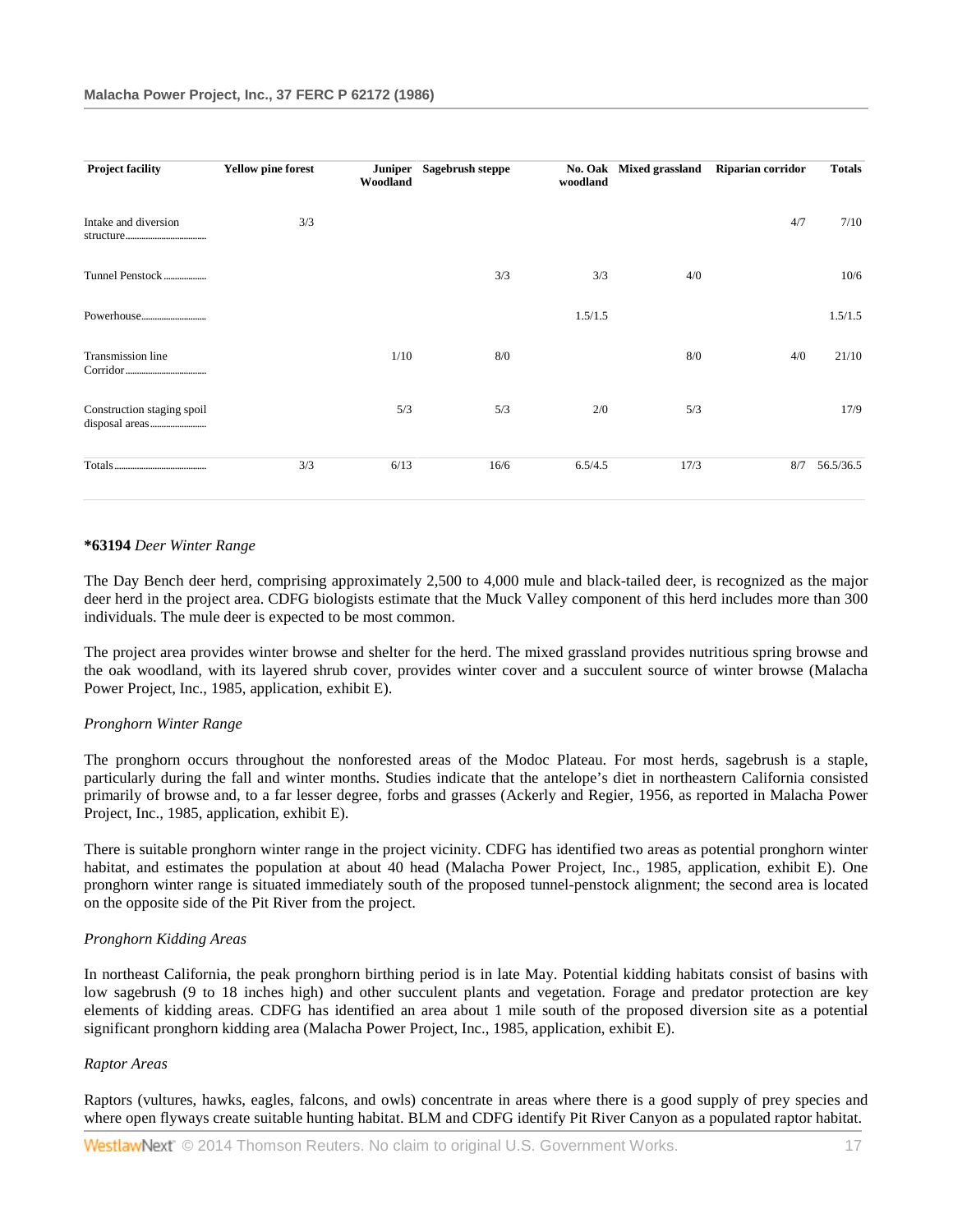Prairie falcons, golden eagles, and red-tailed hawks have been observed throughout the Pit River Canyon. These species are expected to breed and to winter in the project area (Malacha Power Project, Inc., 1985, application, exhibit E).

# *Waterfowl Habitat*

CDFG has identified an area about 1 mile northeast of the proposed diversion site, within the Pit River floodplain, as a waterfowl nesting, resting and feeding area (Malacha Power Project, Inc., 1985, application, exhibit E). The mallard and Canada goose are typical species that use this site.

*Environmental Impact and Recommendations:* Project construction would require the removal of 56.5 acres of wildlife habitat. The greatest impacts on wildlife from loss of habitat would occur at the powerhouse, along the penstock right-of-way, and at the construction staging, spoil stockpile, and storage sites, where about 24 acres of sagebrush steppe, mixed grassland, and oak woodland would be lost. Removal of these habitats and the temporary increase in noise levels and in human activity associated with construction activities would have a short-term, minor effect on the use of winter range by deer, and a long-term, minor effect on resident non-game mammals and birds. Project construction would have little, if any, effect on the pronghorn kidding area and on the pronghorn winter range, and no effect on the raptor area or waterfowl habitat. Generally, the loss of habitat that would accompany project development would not significantly affect any specific wildlife species or populations, since habitat removal (of a total of 56.5 acres) would be spread over an expansive area and would represent a small amount of the total area available. In addition, the 20 acres that Malacha proposes to revegetate (35 percent of the total construction impact area) would mitigate, in part, for initial construction impacts.

**\*\*22** Project contruction activities, particularly the construction of the penstock and tunnel, could hinder deer and pronghorn migrations during the spring and fall. To mitigate those potential impacts, Malacha proposes to avoid earthmoving activities in late November and early March. Location of a 1,000-foot-long section of the 8-foot diameter, above-ground penstock would create a barrier to migrating large mammals, particularly to deer and pronghorn. Malacha proposes to construct penstock crossings every 300 feet along the exposed sections of the penstock to give large mammals and other wildlife species unobstructed access to either side of the penstock. Malacha, after consulting with the appropriate resource agencies, should provide measures to minimize the effect that **\*63195** construction activities and the above-ground portions of the penstock may have on deer and pronghorn migration.

The 16-mile-long transmission line may pose a collision or electrocution hazard to avian species, particularly to large raptors. Malacha recognizes this potential impact and proposes to mark all transmission lines and aerial cables to minimize bird collisions, and to design the transmission lines to avoid or to minimize electrocution hazards to large raptors. Malacha, after consulting with the appropriate resource agencies, should design and construct its transmission line to avoid or minimize electrocution and collision hazards to large raptors.

*Unavoidable Adverse Impacts:* Project construction would remove 56.5 acres of wildlife habitat, which would result in a minor, short-term, adverse impact on the use of winter range by deer from construction disturbance and a minor, long-term, adverse impact on resident non-game mammals and birds from loss of habitat.

# *7. Cultural Resources*

*Affected Environment:* A cultural resources survey of the project area has been conducted. No properties were identified in the area as listed on or eligible for listing on the *National Register of Historic Places* (letters from Kathryn Gualtieri, State Historic Preservation Officer, California Department of Parks and Recreation, Sacramento, California, October 16, 1985; Garland Gordon, Chief, Interagency Archeological Services, National Park Service, Department of the Interior, San Francisco, California, July 3, 1985; and Richard Drehobl, Area Manager, Alturas Resource Area, Bureau of Land Management, Department of the Interior, Alturas, California, October 16, 1985).

*Environmental Impacts and Recommendations:* Land-clearing and land-disturbing activities could adversely affect archeological and historic properties not previously identified in the project area. Therefore, if Malacha encounters such properties during the development of project works or related facilities, Malacha should stop land-clearing and land-disturbing activities in the vicinity of the properties and should consult with the California State Historic Preservation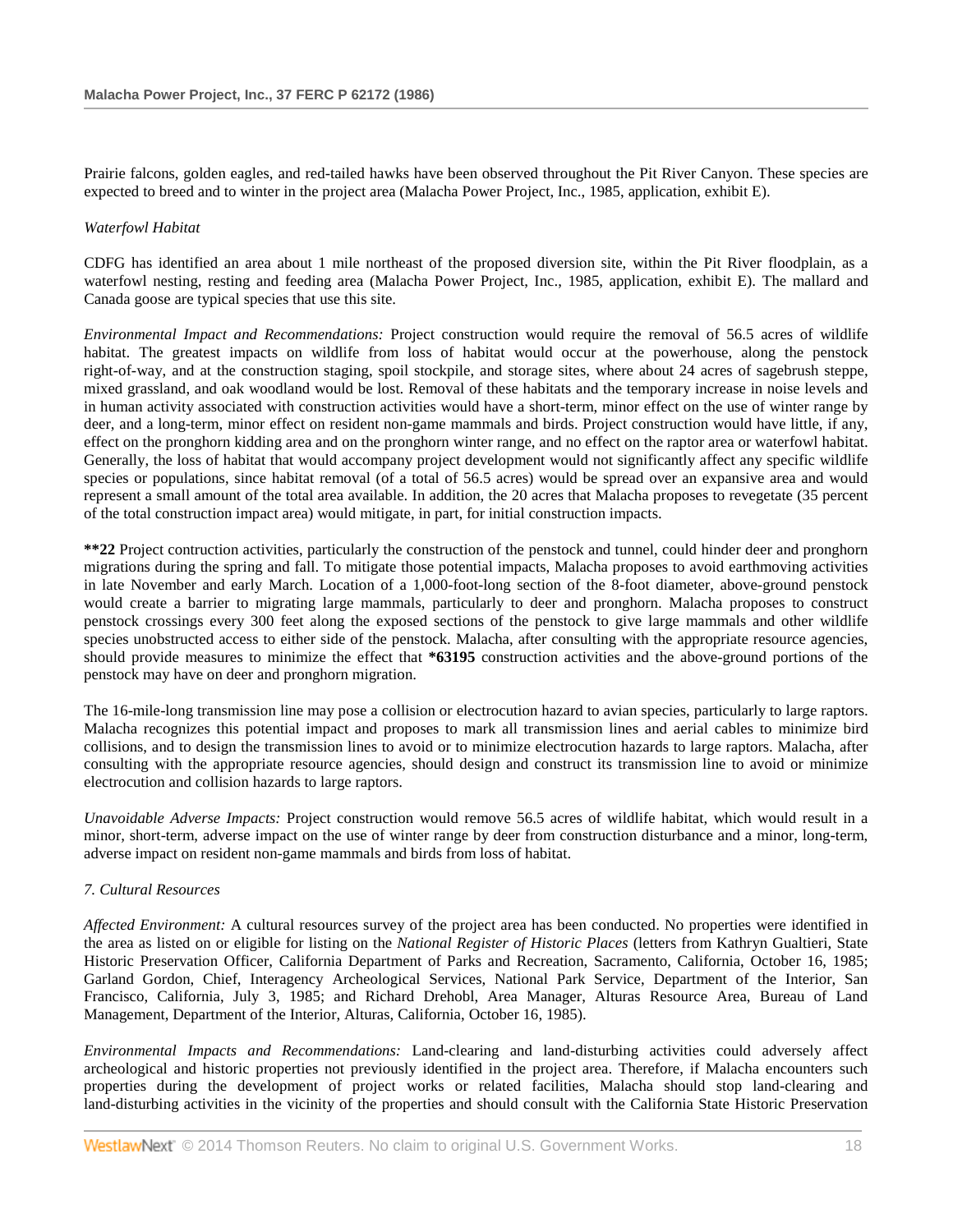Officer (SHPO) and the Alturas Resource Area of BLM about the eligibility of the properties and about any measures needed to avoid or to mitigate effects on the properties. In addition, before beginning land-clearing or land-disturbing activities within the project boundaries, other than those specifically authorized in the **license**, Malacha should consult with the SHPO and BLM about the need to conduct an archeological or historical survey and about the need for avoidance or mitigative measures. In these instances, 60 days before starting such land-clearing or land-disturbing activities, Malacha should file a plan and a schedule for conducting the appropriate studies, along with a copy of the SHPO's and BLM's written comments on the plan and the schedule. Malacha should not start land-clearing or land-disturbing activities, other than those specifically authorized in this **license**, or resume such activities in the vicinity of an archeological or historic property discovered during construction, until informed by the Director, Office of Hydropower **Licensing**, that the requirements discussed here have been fulfilled.

### **\*\*23** *Unavoidable Adverse Impacts:* None.

### *8. Recreation and Other Land Uses*

*Affected Environment:* Recreational use in the project area is low, because much of the area is remote and relatively inaccessible and because there are more attractive recreational opportunities in the general vicinity. In order of popularity, the recreational uses that do occur in the project vicinity include hunting, fishing, hiking, and whitewater boating. There are no recreational facilities in the proposed project area or in its immediate vicinity.

BLM has identified land immediately south of the project area as a Wilderness Study Area (WSA). Through the BLM planning process, the agency found 6,640 acres of the WSA suitable for wilderness designation because of its primitive qualities and opportunity for seclusion. The recommended area is known as the proposed Pit River Canyon Wilderness Area, and includes the Pit River Canyon and immediately adjacent lands (figure 3).

[A 55-m](http://www.westlaw.com/Link/Document/FullText?findType=Y&pubNum=5304&cite=CGOA55&originationContext=document&vr=3.0&rs=cblt1.0&transitionType=DocumentItem&contextData=(sc.Search))ile segment of the Pit River between Lake Britton and the town of Bieber is included in the Nationwide River Inventory for its outstanding scenic and wildlife values. This segment encompasses the 12.7 mile-long stretch of river that would be affected by the project. In addition to recreation, the land in the project area is used for livestock grazing, wildlife habitat, and timber production.

*Environmental Impacts and Recommendations:* Because of the minimal recreational use in the project vicinity, project construction and operation would not affect existing recreational opportunities. Construction of the proposed project would provide an opportunity to improve public access to the area. In this regard, BLM recommends that Malacha (1) establish public access to BLM lands located adjacent to the **\*63196** project area, (2) develop a trailhead parking area for recreational users of the BLM lands, and (3) negotiate a land exchange to consolidate public and private lands for more efficient management. Through extended negotiations, Malacha and the BLM, have agreed to provide for public access in the future (Malacha Power Project, Inc., 1986). Malacha agrees to provide public access and trailhead parking facilities as soon as the United States Congress acts on the proposed Pit River Canyon Wilderness Area designation. Congressional action is anticipated by 1991. Malacha and BLM have also agreed in principle on the terms of a land exchange. A formal exchange document is expected. Implementation of the aforementioned measures, would enhance recreational opportunities in the project vicinity. Therefore, Malacha, after consultation with the appropriate agencies, should construct the proposed public access and parking facilities.

Improving the existing access road and constructing trailhead parking facilities would improve access to the BLM lands and could increase the use of the area. If the WSA is designated as a wilderness area, more users might be attracted to the area and the type of user that is attracted to the area might change. Reduced flows in the project reach of the Pit River might affect the limited whitewater boating use by altering the amount of use and the time of year when whitewater activities are possible. To ensure that future recreational use in the project area is adequately accommodated, Malacha should monitor recreational use in the project area. Malacha should be required to provide additional recreational facilities in the future, if a need is demonstrated.

### **\*\*24** *Unavoidable Adverse Impacts:* None.

### *9. Socioeconomic Considerations*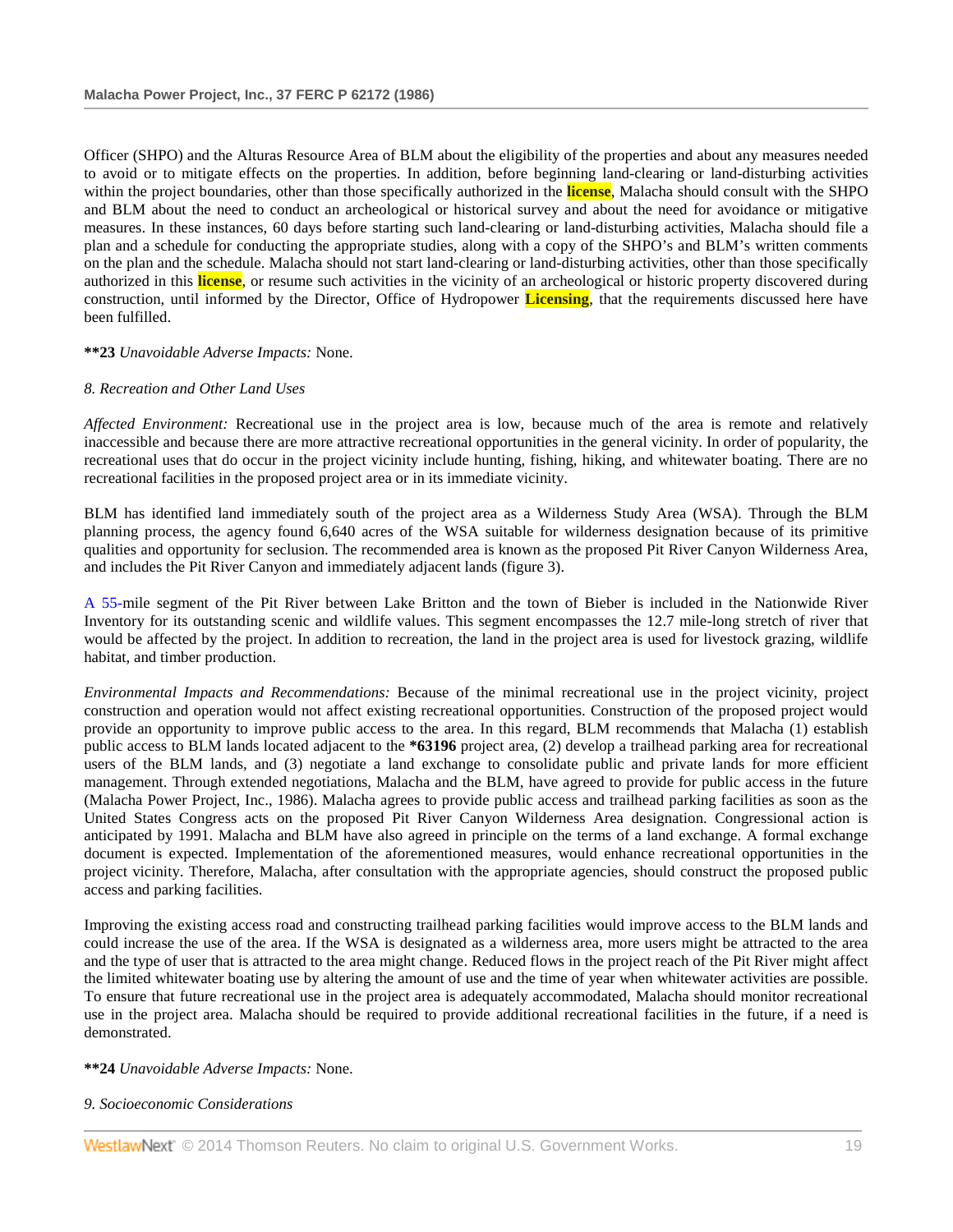*Affected Environment:* Lassen County has a relatively small population (24,400 residents as of July 1, 1985). The economy is primarily dependent upon lumber and wood products manufacturing. The population of Shasta County totaled 77,640 in 1970, and reached 130,700 persons on July 1, 1985. Growth resulted primarily from population inmigration, which occurred in response to large employment gains in the section of retail trade, federal and state government, banking, and services. Most new jobs have been located in or near Redding. In contrast, rural portions of Shasta County have continued to be dependent on lumbering and irrigated farming (personal communication, Audrey Primas, Statistical Information Assistant, John Youngman, Statistician, County Business Patterns, and Doug Miller, Statistician, Census of Agriculture, Bureau of the Census, Department of Commerce, Suitland, Maryland, August 1, 1986).

*Environmental Impacts and Recommendations:* During the proposed 2-year construction period, onsite machinery and project-related vehicles would produce noise, dust, exhaust emissions, and additional traffic on California State Highway 299 between Redding and the site. The project would not displace any homes or business establishments.

Based on comparable projects, onsite employment would average 125. Most workers would commute daily from residences in Shasta and Lassen counties. Supervisory personnel and some highly skilled workers would be recruited from the Sacramento and San Francisco areas. These persons, who would total about 40, would commute to the site on a weekly basis (occupying trailers or motel rooms near the project during the week and spending weekends at their permanent residences). The project therefore would not induce the immigration of families with school-age children, and there would be only very minor impacts to local government services in Lassen and Shasta counties.

The earnings of local residents and the spending of all project personnel at lodging places, eating and drinking establishments, gasoline service stations, and other business establishments in Lassen and Shasta Counties would benefit the local economy. Moreover, the construction contractor undoubtedly would obtain some portion of the required machinery and materials from local establishments, further benefiting area employment and income.

After the project comes on-line, onsite employment would average three persons. More significantly, the completed project facilities would generate real property taxes totaling \$514,000 per year to local governmental entities in Lassen County.

Mitigative measures should not be required because the project's socioeconomic impacts would be primarily beneficial.

*Unavoidable Adverse Impacts:* Construction of the proposed project would produce noise, dust, exhaust emissions, and additional traffic in the project vicinity.

### *B. Cumulative Environmental Impact Analysis*

# *1. Pit River Basin*

The Pit River Basin, located in northern California, has an area of about 6,100 square miles (figure 4). Rising on the western slopes of the Warner Mountains, the North and South Forks of the Pit River join near Alturas, **\*63197** California, to form the mainstem Pit River, which flows 170 miles to the Sacramento River (Federal Energy Regulatory Commission, 1980). Other major tributaries to the Pit River are Montgomery Creek, Burney Creek, Hat Creek, Rattlesnake Creek, and Fall River.

**\*\*25** The Pit River Basin has two distinct hydrographic regions that are significant to hydropower development. The upper region of the basin, above Fall River, is deficient in water because of a lack of precipitation. The lower region receives ample precipitation and is supplemented significantly by accretion flows from natural springs. Because there is sufficient water for both irrigation and hydropower uses, the lower region of the Pit River Basin has been heavily developed for hydropower (figure 4).

### *2. Proposed and Existing Hydroelectric Development*

As of September 1986, there were 11 **licensed** projects and 6 projects exempted from **licensing** in the Pit River Basin (figure 4). At present before the Commission, there are four **license** applications, one application for exemption from **licensing**, and one **licensed** project under appeal. The Grasshopper Flat, Lost Creek No. 1, and Lost Creek No. 2 Projects (FERC Project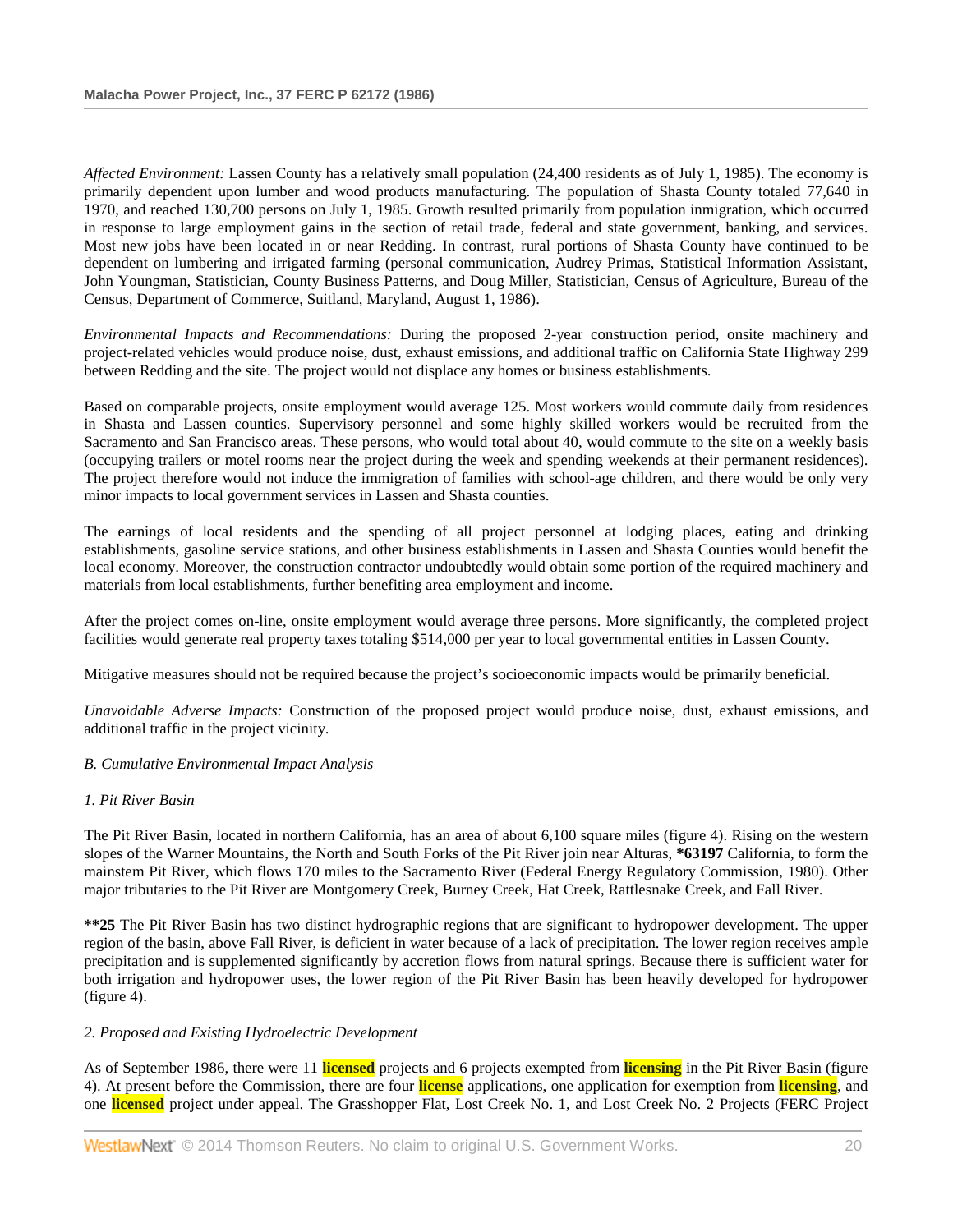Nos. 9029, 3863, and 5130, respectively) are proposals for minor unconstructed projects; the Muck Valley Project is a proposal for a major unconstructed project; the Burney Creek Project (FERC ProjectNo. 8671) is an application for exemption from **licensing**; and the Hatchet Creek Project (FERC Project No. 5931) is a **licensed** project that has been appealed by CDFG. The Grasshopper Flat, Lost Creek No. 1, Lost Creek No. 2, Burney Creek, and Hatchet Creek Projects would be located in the lower region of the basin on small tributaries (figure 4). The Muck Valley Project would be the only **licensed** project located on the mainstem Pit River in the upper region of the basin.

# *3. Target Resources*

The staff has determined that dispersed (as opposed to developed) recreation, the visual qualities of recreationally important areas, bald eagles, and Native American resources are target resources that could be adversely affected by two or more hydropower projects in the Pit River Basin. The staff based its selection of target resources on the following information: the pending application for the Muck Valley Project; applications for existing projects in the basin; studies on bald eagles; land management plans for the Lassen, Modoc, and Shasta-Trinity National Forests; comments from natural resource agencies; and telephone conversations (personal communication, Charles Row, Resource Officer, Hat Creek District, Forest Service, Department of Agriculture, Hat Creek, California, April 14, 15, and 16, 1986).

There is an abundance of dispersed recreational opportunities in the Lassen, Modoc, and Shasta-Trinity National Forests, which comprise more than half the acreage of the Pit River Basin. In recent years, dispersed recreation has accounted for 36 percent of the total recreational use in the Lassen National Forest, 80 percent in the Modoc National Forest, and 61 percent in the Shasta Trinity National Forest (Forest Service, 1986). Typical dispersed recreational activities in the Pit River Basin are hiking, fishing, hunting in the backcountry, camping at primitive sites, and picnicking at undesignated roadside areas. Since most of these activities occur along lakes and streams, multiple hydro power development could adversely affect dispersed recreational activities in the basin by reducing fishing success and by dewatering or impounding free-flowing streams.

**\*\*26** Studies have shown that visual quality and outdoor recreational satisfaction are closely related (Federal Energy Regulatory Commission, 1985). Visual quality in the Pit River Basin is important, because most recreationists visit the area to enjoy the views from canyon rims, roadsides, and backcountry areas. Of special importance is the view from the Pacific Crest National Scenic Trail, a part of the National Trails System, which traverses the basin (letter from Gary E. Cargill, Associate Deputy Chief, Forest Service, Department of Agriculture, Washington, D.C., July 10, 1983). Multiple hydropower development could adversely affect the visual quality of the basin by introducing man-made structures, which are not compatible with the natural setting, into areas that are highly visible to recreationists.

The bald eagle is a federally listed endangered species that is protected under the Endangered Species Act. The lower portion of Pit River Basin, primarily along the mainstem Pit River from its confluence with the Fall River to Shasta Lake (figure 4), supports a significant portion of California's limited number of bald eagles. In 1984, there were 67 bald eagle nesting territories in the Pit River Basin; it is one of the most important bald eagle nesting areas in the state (BioSystems Analysis, Inc., 1985). The development of multiple hydropower projects could adversely affect bald eagle habitat by increasing human disturbance, removing certain types of vegetation (i.e. trees used for perching, roosting, and nesting), reducing fish populations, and constructing above-ground **\*63198** transmission lines that could cause electrocution and inflight collision mortality.

Many Native American groups live in the Pit River Basin, and there are resources in the basin that are important to their culture. These resources include: areas of religious, sacred, or ceremonial value; sites of past settlement; cemeteries; traditional fishing grounds; sites uniformly considered important by the entire Native American community; and sites where Native Americans gather certain plants for their diet. Multiple hydropower project development in the basin could adversely affect Native American resources by removing certain types of vegetation (i.e. vegetation utilized for food, shelter construction, and basket weaving) blasting or excavating sacred areas, dewatering religiously significant waterfalls, and allowing public access to religious sites.

# *4. Environmental Impacts to Target Resources*

*Dispersed Recreation and Visual Quality:* The proposed project would not contribute to cumulative adverse effects on dispersed recreational activities or the aesthetics of the Pit River Basin, because it would be located primarily on privately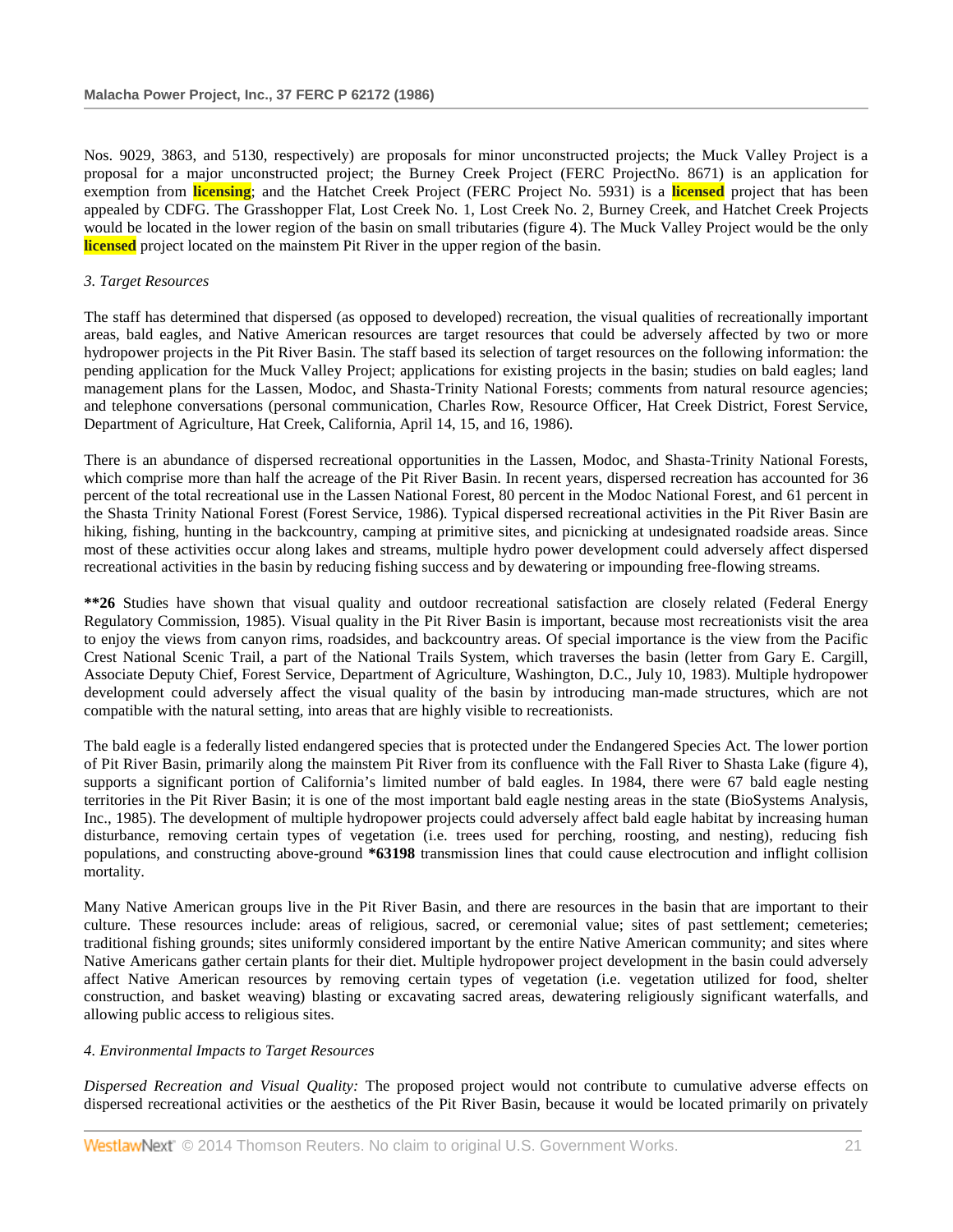owned property and on lands administered by the BLM that receive little or no public use (Malacha Power Project, Inc., 1985, application, exhibit E). The project area is generally isolated and inaccessible, and is not visible from any public roads or recreational areas. In addition, the project area does not contain and is not visible from any trail within the National Trails System or lands designated under the Wilderness Preservation Act.

**\*\*27** The project, with the implementation of proposed mitigative measures (discussed in the recreation and other land uses section) would give recreationists easier access to the WSA near the project area. This would make additional dispersed recreational opportunities within the basin available to the public. The project would not be visible from the WSA, because it would essentially be concealed from view in a remote canyon area with steep vertical slopes, ranging from 400 to 700 feet in height. Malacha's proposal to provide a buffer zone around the project and to revegetate disturbed areas would further conceal the project from sight. BLM states that the project, with the addition of proposed mitigative measures, would not contribute to cumulative adverse environmental affects (letter from Richard J. Drehobl, Area Manager, Bureau of Land Management, Department of the Interior, Alturas, California, July 15, 1986).

Recreational fishing and hunting success depends on the availability of fish and wildlife. The quality of fishing in the project area is poor and would remain generally unchanged by the proposed project. The river, upstream of the project area, has been diverted for agricultural purposes and the fishery resources in the project area are limited to warm water nongame species (letter from A.E. Naylor, Regional Manager, California Department of Fish and Game, October 2, 1985). Hunting for pronghorn and deer in the project area occurs primarily in the fall months. Development of the Muck Valley project would not have a significant adverse effect on deer and pronghorn populations. The California Department of Fish and Game states that there should be no adverse cumulative impacts on fish and wildlife from the proposed Muck Valley Project (letter from A.E. Naylor, Regional Manager, California Department of Fish and Game, August 13, 1986). Malacha's proposed mitigative measures, discussed in the wildlife resources section, would adequately protect these game species during project construction and operation. Additionally, the improved access to the project area would enhance hunting access to BLM lands following project development.

*Bald Eagles:* The proposed project area does not provide essential bald eagle habitat; it is located about 20 miles upstream of the lower basin where the 67 bald eagle nesting sites occur. Project development would therefore not contribute to cumulative adverse effects on bald eagles. Further, the FWS states that the Muck Valley Project will not "have cumulative impacts upon any candidate, threatened, or endangered species" (letter from James J. McKevitt, Field Supervisor, U.S. Fish and Wildlife Service, Department of the Interior, Sacramento, California, September 12, 1986).

*Native American Resources:* Native American resources would not be adversely affected by the proposed project. Resources of significant value to Native Americans were not identified in the cultural resources survey of the proposed project area. The SHPO has determined that the project would have no effect on cultural resources (letter from Kathryn Gualtieri, State Historic Preservation Officer, California, Department of Parks and Recreation, Sacramento, California, October 16, 1985; Garland Gordon, Chief, Interagency Archeological Services, National Park Service, Department of the Interior, San Francisco, California, July 3, 1985; and Richard Drehobl, Area Manager, Alturas Resource Area, Bureau of Land Management, Department of the Interior, Alturas, California, October 16, 1985). **\*63199** Therefore, the Muck Valley Project would not contribute to cumulative adverse impacts on Native American resources in the Pit River Basin.

### *Conclusion*

**\*\*28** The proposed Muck Valley Project would not contribute to cumulative adverse effects on dispersed recreation, visual quality, bald eagles and Native American resources in the Pit River Basin. Further, the BLM, CDFG, and FWS (letters previously cited), RWQCB (letter of September 2, 1986), and County of Shasta, CA, Planning Department (letter of August 7, 1986) have concluded that the project would not contribute to any potential cumulative impacts within the basin.

### *C. Alternative of No Action*

Taking no action would leave the existing physical and biological conditions in the area unchanged. Electric power that would be generated by the proposed hydroelectric project would have to be generated from other available sources or offset by conservation measures.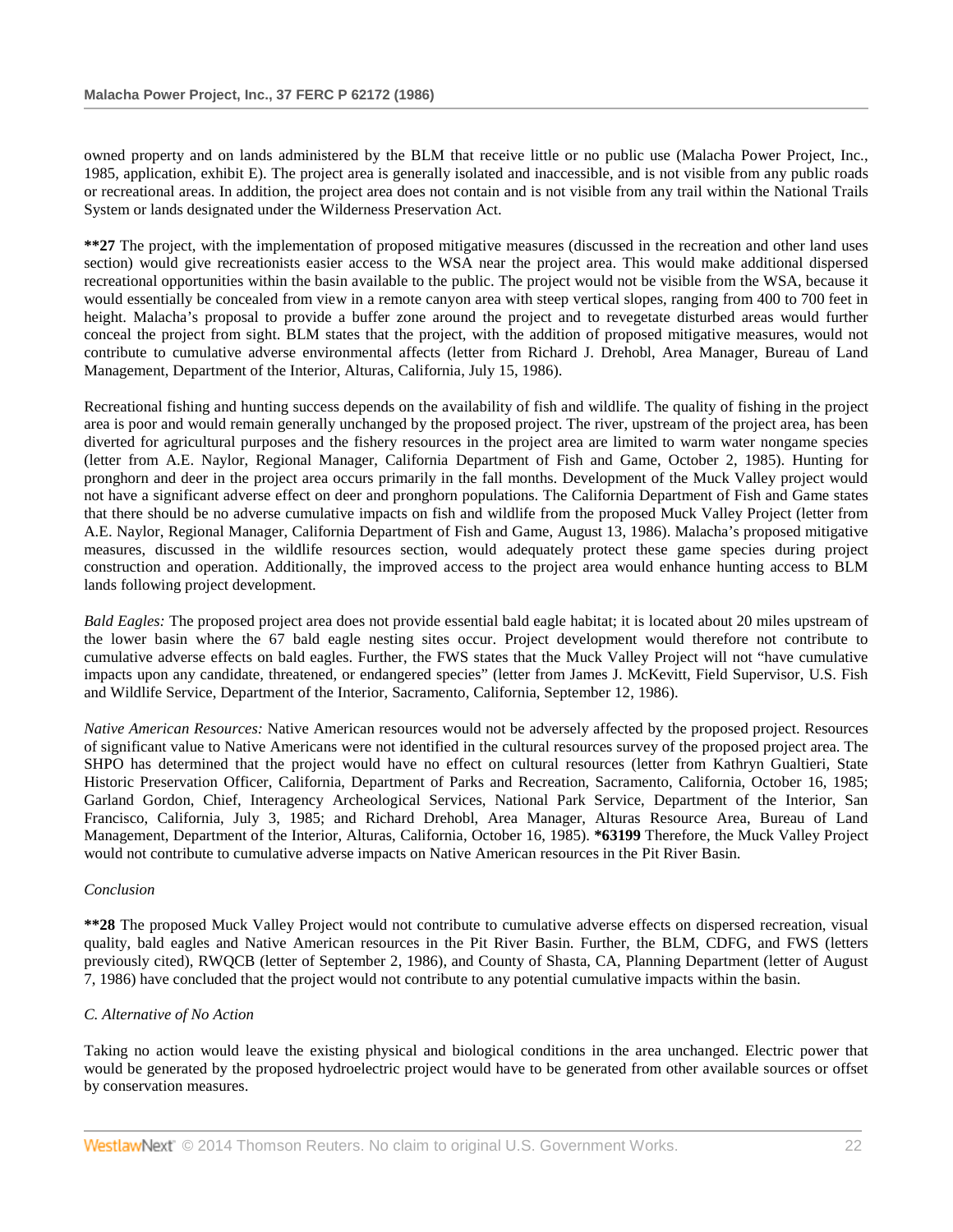### *D. Recommended Alternative*

The proposed project is the preferred alternative, because electricity generated from a renewable resource would be supplied to the regional energy grid, thus lessening the use of existing fossil-fueled, steam-electric plants, and because the environmental effects that would result from constructing and operating the project could be adequately mitigated.

#### **VI. Finding of No Significant Impact**

Construction activities would cause temporary, localized increases in erosion, sedimentation, and stream turbidity that would have minor adverse impacts on existing Pit River water quality conditions. Noise, dust, exhaust emissions, and additional traffic would have a minor, short-term, adverse impact on the human environment. Project construction would cause the removal of 56.5 acres of vegetation producing minor, short-term, adverse impacts on wintering big game animals and minor, long-term, adverse impacts on small mammals and birds. Fish resources would suffer minor, long-term, adverse impacts from impingement and entrainment during project operation. The implementation of mitigative measures proposed by Malacha and by staff would ensure that the environmental effects of project construction and operation would be insignificant.

The staff prepared this environmental assessment for the Muck Valley Hydroelectric Project in accordance with the National Environmental Policy Act of 1969. On the basis of the record and of the staff's independent environmental analysis, issuance of a **license** for this project would not constitute a major federal action significantly affecting the quality of the human environment.

Further, the RWQCB prepared a Negative Declaration for the proposed project. This document concludes that the proposed project would not have a significant effect on the environment.

### **VII. Literature Cited**

BioSystems Analysis. 1985. Bald eagle and fish study for Pacific Gas and Electric Company's Pit 3, 4, and 5 Project, FERC Project No. 233, California. Department of Wildlife and Fisheries Biology, University of California Press, Davis, California. April 1985.

Bell, M.C. 1973. Fisheries handbook of engineering requirements and biological criteria. Northwest Pacific Division Corps of Engineers, Department of the Army, Portland, Oregon. February 1973.

Breder, C.M., Jr., and D.E. Rosen. 1966. Modes of reproduction in fishes. T.F.H. Publications, Inc., Neptune City, N.J. 941 pp.

**\*\*29** Federal Energy Regulatory Commission. 1980. Pit River Basin: planning status report. Washington, D.C. August 1980.

Federal Energy Regulatory Commission. 1985. Final environmental impact analysis of small-scale hydroelectric development in selected watersheds in the Upper San Joaquin River Basin, California. FERC/EIA-0001. Washington D.C. September 1985.

Forest Service. 1986. Draft environmental impact statement for Lassen National Forest. Pacific Northwest Region, Forest Service, Department of Agriculture, Susanville, California. March 1986.

Kimsey, J.B. and L.O. Fisk. 1964. Freshwater non-game fishes of California. California Department of Fish and Game, Sacramento, California. 55 pp.

Malacha Power Project, Inc. 1985. Application for **license** for major unconstructed project, greater than 5 megawatts. Muck Valley Hydroelectric Project, FERC Project No. 8396, California, June 7, 1985.

Malacha Power Project, Inc. 1986. Supplement to the application for **license** for a major unconstructed project greater than 5 megawatts. Muck Valley Hydroelectric Project, FERC Project No. 8396, California. September 30, 1986.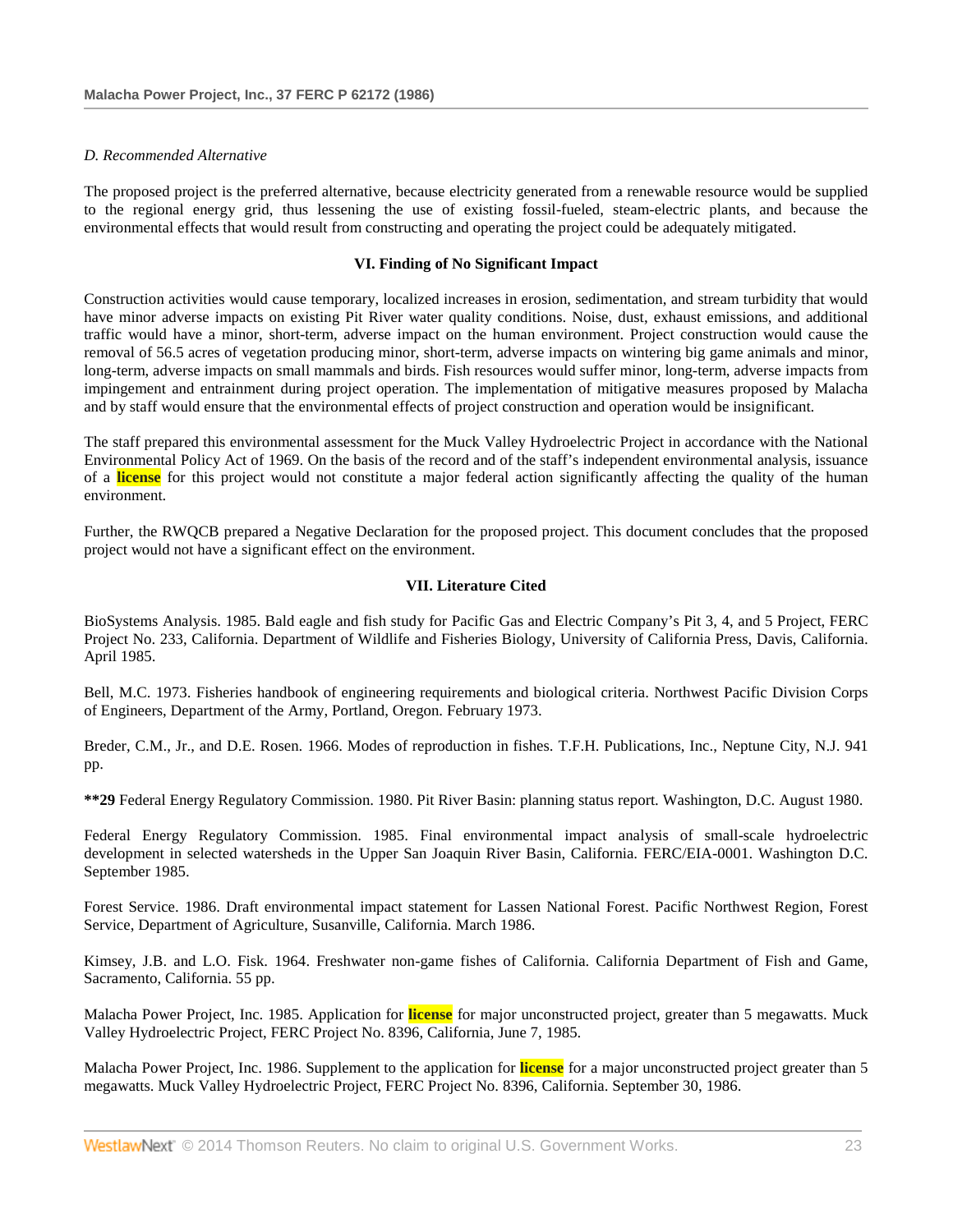**\*63200** Scott, W.B. and E.J. Crossman. 1973. Freshwater fishes of Canada. bulletin 184. Fisheries Research Board of Canada. 966 pp.

#### **VIII. List of Preparers**

Patrick Murphy—EA Coordinator, Vegetation and Wildlife Resources (Wildlife Biologist; M.S., Wildlife Management).

Angelo Colianni—Geology and Soils (Soil Conservationist; B.S., Agriculture, Range Management, Soil Science).

James Haimes—Socioeconomic Considerations (Economist; B.A., Economics).

Andrea Heintzelman—Cumulative Environmental Assessment (Archeologist; M.S. Applied Anthropology).

Ronald Kowalewski—Purpose (Civil Engineer, MSCE).

Edward Melisky—Water and Fishery Resources (Ecologist; M.S., Fisheries Biology).

Ann F. Miles—Recreation and Other Land Uses (Environmental Protection Specialist; M.A., Recreation Resource Management).

Brian Romanek—Cumulative Environmental Assessment (Outdoor Recreation Specialist; B.S., Recreation Resource Management).

Edward Slatter—Cultural Resources (Archeologist; Ph.D., Anthropology).

David Starkie—Visual Resources (Landscape Architect; B.L.A., Landscape Architecture).

Martin Thorpe—Need for Power, Alternatives to the Proposed Project (Electrical Engineer, BSEE).

#### **Safety and Design Assessment**

Muck Valley Project

FERC Project No. **8296**-001, CA

#### *Dam Safety*

The diversion dam for the Muck Valley Project would be 300 feet long and less than 5 feet high impounding approximately 23 acre-feet of storage in a rural undeveloped area. Failure of the dam and appurtenant structures would not pose a hazard to downstream property or human life.

#### *Project Design*

The concrete gravity weir would divert streamflow from the Pit River into a reinforced concrete intake structure at elevation 4,070 feet. [A 12-f](http://www.westlaw.com/Link/Document/FullText?findType=Y&pubNum=5304&cite=CGOA12&originationContext=document&vr=3.0&rs=cblt1.0&transitionType=DocumentItem&contextData=(sc.Search))oot-diameter, 22,200-foot-long, concrete-lined and horseshoe-shaped tunnel would be constructed from the intake structure to the pipeline conduit[. A 9-f](http://www.westlaw.com/Link/Document/FullText?findType=Y&pubNum=5304&cite=CGOA9&originationContext=document&vr=3.0&rs=cblt1.0&transitionType=DocumentItem&contextData=(sc.Search))oot-diameter, 4,000-foot-long, low pressure steel pipeline and a 8-foot-diameter, 8,000-foot-long, steel penstock would convey power flows to a vertical impulse turbine-generating unit housed in a reinforced concrete powerhouse. The turbine would discharge flow via a short tailrace back to the Pit River.

# *Economic Feasibility*

**\*\*30** A proposed project is economically feasible so long as its projected levelized cost is less than the long-term levelized cost of alternative energy to any utility in the region that can be served by the project.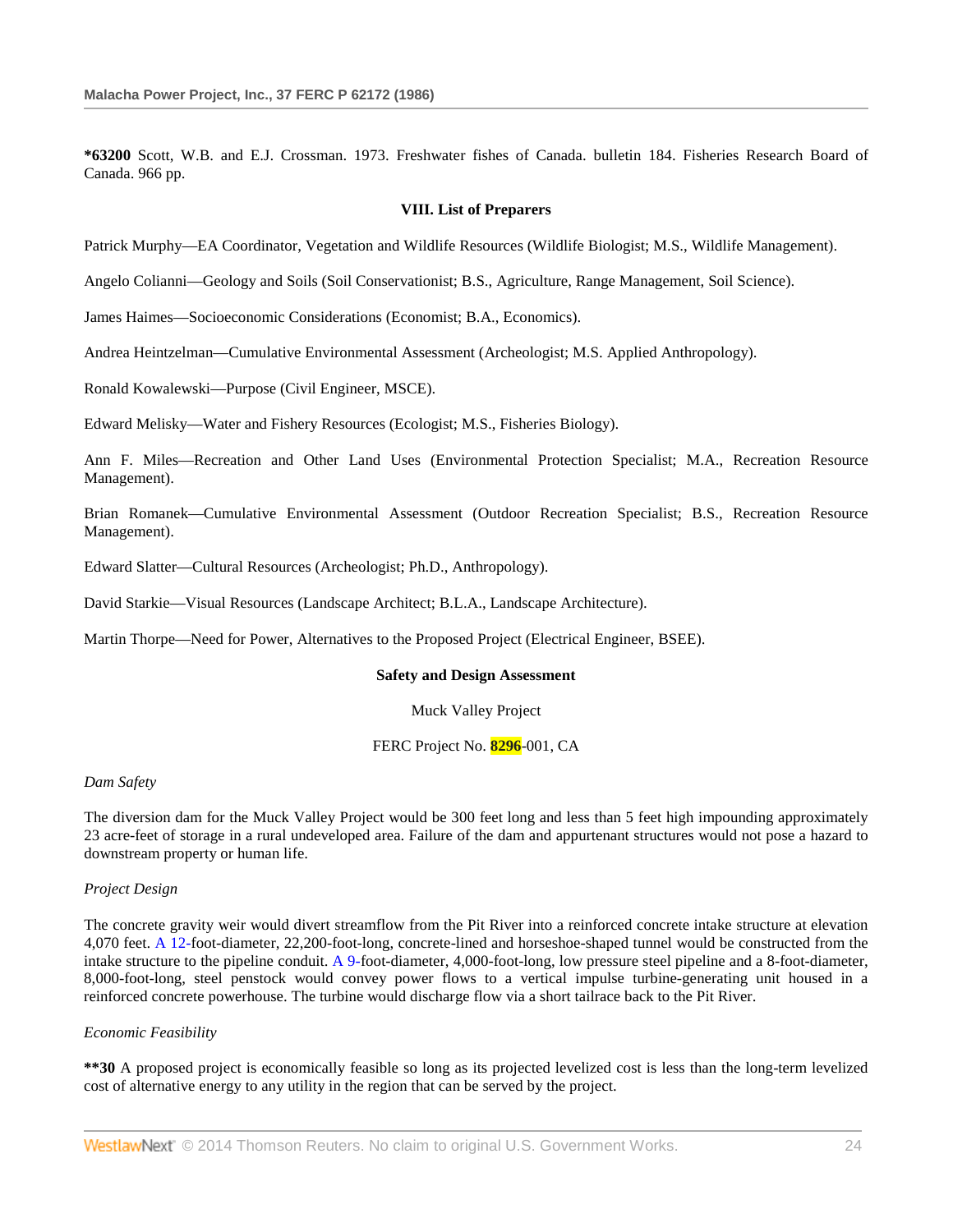Staff has calculated the projected alternative energy cost in the region to be 112.2 mills per kilowatt hour. This cost is based upon the cost of natural gas, as projected by the Energy Information Administration. Staff has estimated the cost of energy from the project under the proposed 1986 tax revisions. The levelized cost of energy from the Muck Valley Project is 67.2 mills per kilowatt hour, therefore, the project is economically feasible.

The applicant plans to sell the power generated by the project to Pacific Gas and Electric Company (PG&E). A power purchase agreement was executed on May 2, 1985, between the applicant and PG&E based on their Standard Offer #4 energy rates. For a 30-year contract PG&E had established a weighted average levelized energy price of 88.5 mills per kilowatt hour for a project going on-line in late 1988. Therefore, the project would be potentially financially feasible to the applicant. Any further determination on the financial feasibility must be governed by the applicant's efforts to secure project financing.

### *Water Resource Planning*

The proposed project would have a single generating unit with an installed capacity of 29,900 kilowatts. The powerplant would operate run-of-river under a net head of 665 feet and a hydraulic capacity of 600 cfs. The probability of occurrence of river flows 600 cfs or greater is approximately 0.24.

The applicant estimates that the project would generate about 90,000,000 kilowatt hours annually based on a proposed minimum continuous bypass flow release of 50 cfs or the natural flow, whichever is less. The staff finds that the applicant's estimate of annual generation is reasonable.

State and federal agency comments do not impact the safety, adequacy, or economic feasibility of the project. No specific comments or recommendations were made addressing **\*63201** flood control, navigation, water supply, or irrigation requirements in the basin.

The Commission staff's Upper Sacramento River Basin Planning Status Report includes no hydroelectric projects, either proposed or constructed on the Pit River that this project would impact and the project would not conflict with any pending applications for exemption, **license**, or preliminary permit. In addition, the Commission staff's Pit River Basin Water Resources Appraisal Report shows no existing or potential flood control or irrigation projects in close proximity to the Muck Valley Project site.

In summary, our study shows that the Muck Valley Project adequately develops the hydropower potential at the site and would not conflict with any existing or planned water resource developments in the basin.

### *Exhibits*

The following parts of Exhibit A and the following Exhibit F drawings conform to the Commission's rules and regulations and are approved and made part of the **license**:

**\*\*31** Exhibit A; Table [A-1,](http://www.westlaw.com/Link/Document/FullText?findType=Y&cite=CGOA1&originationContext=document&vr=3.0&rs=cblt1.0&transitionType=DocumentItem&contextData=(sc.Search)) items entitled "Turbine and Generator"; section entitled "Project Structures", subsection h entitled "Powerhouse substation", paragraph 2; section entitled "Transmission Line and interconnection details", sentences 1,2,3,4, and 6 of the application for **license** filed June 7, 1985.

| Exhibit F |   | <b>FERC No. 8296-</b> | <b>Title</b>                                   |
|-----------|---|-----------------------|------------------------------------------------|
|           | 3 |                       | 3 Intake/Diversion Structures-Site Layout Plan |
|           | 4 |                       | 4 Pit River Cross Sections at Intake           |
|           | 5 |                       | 5 Spillway/Diversion Structures-Sections       |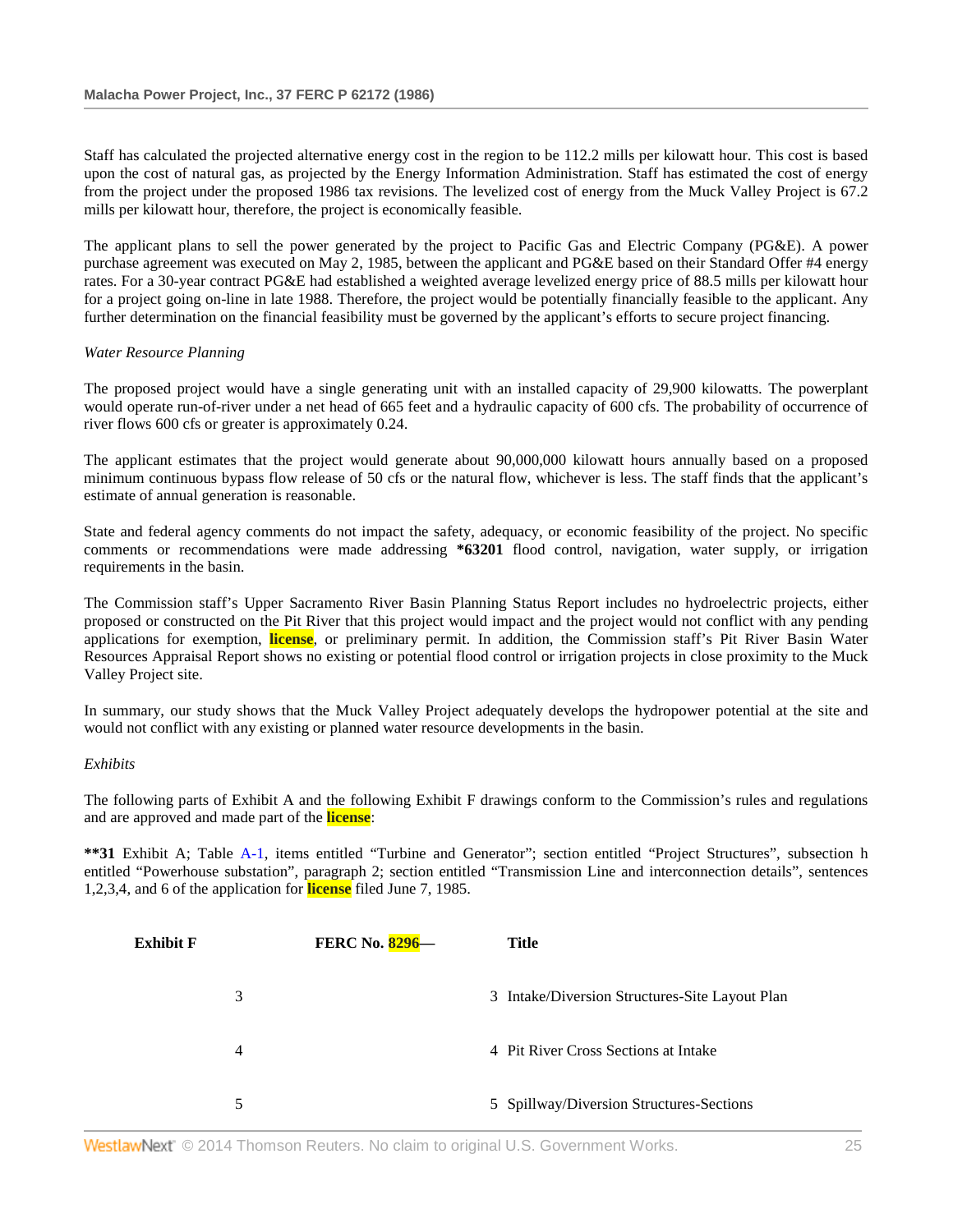| 6  | 6 Intake Structure Floor Plan and Section |
|----|-------------------------------------------|
| 7  | 7 Intake Structure Roof Plan and Section  |
| 8  | 8 Tunnel Plan and Profile                 |
| 9  | 9 Schematic of Portal Excavation          |
| 10 | 10 Tunnel Support Assumptions             |
| 13 | 13 Penstock Plan and Profile              |
| 14 | 14 Penstock Plan and Profile              |
| 15 | 15 Penstock Plan and Profile              |
| 16 | 16 Miscellaneous Penstock Sections        |
| 17 | 17 Powerhouse-Proposed Site Layout        |
| 18 | 18 Generator Floor Plan                   |
| 19 | 19 Powerhouse-Transverse Section          |
| 20 | 20 Turbine Floor Plan                     |
| 21 | 21 Powerhouse-Longitudinal Section        |
| 22 | 22 Powerhouse-Northwest Elevation         |
| 23 | 23 Powerhouse-Southwest Elevation         |
| 24 | 24 Powerhouse-Southeast Elevation         |
| 25 | 25 Powerhouse-Northeast Elevation         |